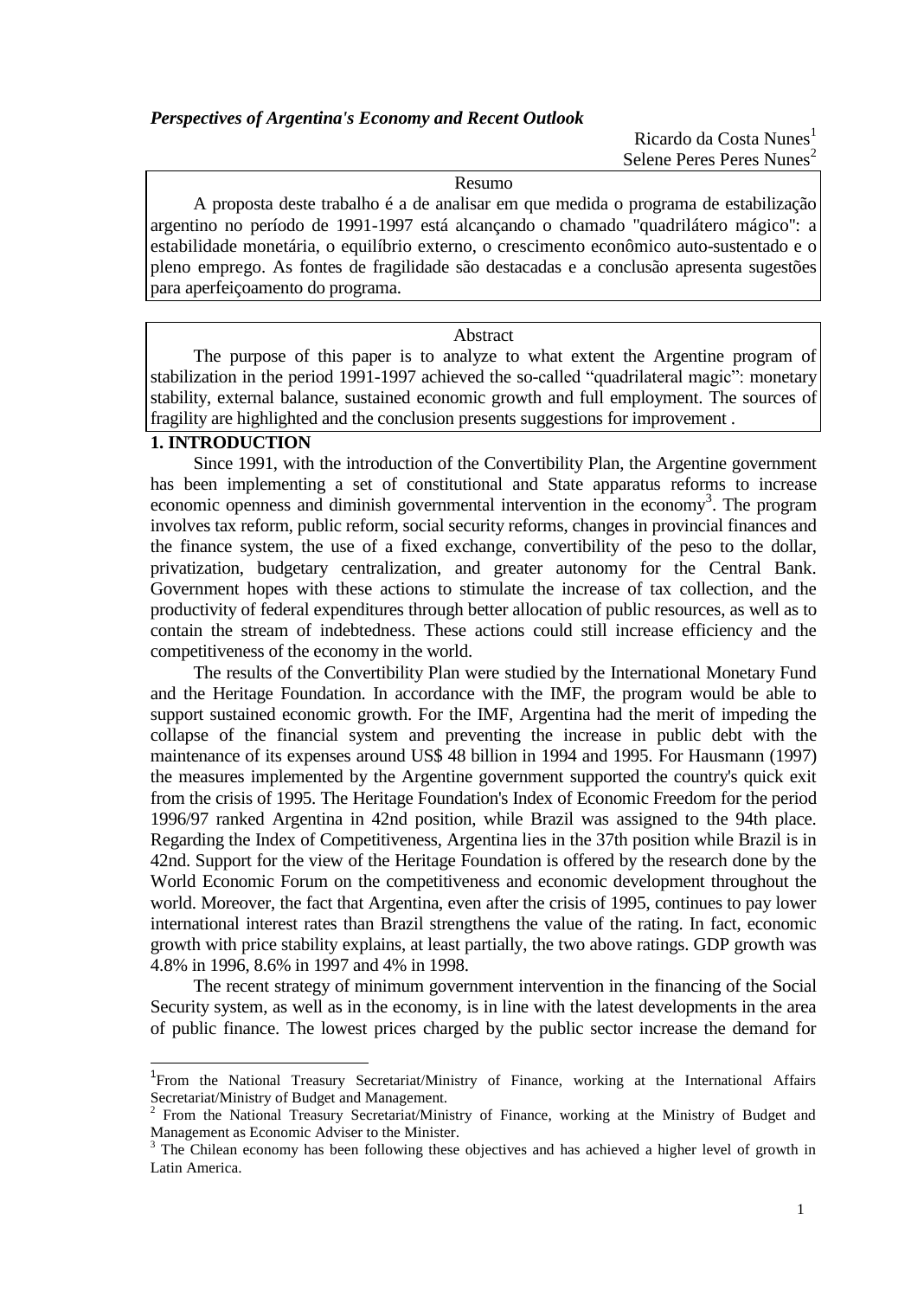public services, and at the same time, retract resources from increasing the production profile, thus, the gap between supply and demand rises. The solution comes down with higher prices in the private sector. The gap can be diminished by charging market prices. In fact, the Public Choice School concludes that a large participation of the State in the economy implies a loss of productivity, with an associated decrease in economic growth and increases in the public deficit. Thus, the prognostic for the mainstream school is in favor of the transference of public actions to the sphere of private initiative, as was done by the government of Argentina. Besides that, privatization, the product of the new redefinition of the State contributed to the improvement of the fiscal situation. According to Gerchunhoff (1992), the receipt of foreign debt bonds in the period 1989-92 as means of payment in the sale of state-owned enterprises contributed to alleviate the Argentine fiscal situation in the short run. The high Argentine public debt, about 36% of GDP, great in comparison to the 20% in countries of rapid growth from Asia was an obstacle to Argentine growth. The entrance of foreign capital utilized in the acquisition of state-owned firms improved the position of the Balance of Payments-BP. In fact, in the period 1990-93, an unheard of accumulated balance of US\$ 28 billion, was a fundamental factor to sustain the exchange parity and compensate for the deficits in the Commercial and Service Balance in the same period. The reduction of the foreign debt calculated at face value with the sale of public goods up to December of 1993 was approximately US\$ 11 billion, equivalent to 19% of the total foreign debt at the end of 1989.

However, for Iglesias (1995) the Argentine program has not succeeded in achieving a balanced growth. The arrangements in the commercial, exchange and budgetary areas would not be propitious for economic development. The overvalued exchange would remove competitiveness from Argentine exportations and encourage imports. The growth of unemployment would be reflected in an economic disarrangement that would have unfavorably impacted some domestic sectors. In this aspect, the increasing external indebtedness would be helping to support the Argentine economic policy. Besides that, the advertised Argentine growth took place after successive economic retractions, in this way, this growth could be put in the "growth by recovery" category particular to periods after economic retraction.

The real growth occurs with increase by generation/exploration, which refers to growth based in new opportunities. This growth is more complex, it requires that part of the production and inputs are, in great measure, produced by its own expansion. Feldstein (1998) reinforces Iglesias' proposition that states that the IMF should not impose either economic reforms on countries in financial trouble or under commercial or financial interest of the USA, Japan or other countries linked by aiding the IMF.

# **2. THE MEASURES**

### **2.1 Tax Reform**

The efficacy of the tax system is not just a question of appropriate tax laws but more importantly the efficiency and integrity of the tax administration., apud Otieku (1992,p.48).

According to the Inter-American Development Bank (1997) and the IMF (1999), tax reform took place by broadening the base of the value added basis with a reduction of the tax rate. In a general manner, there was a reduction of the tax burden due to an elimination of some taxes that compensated for the increase of the tax burden on profit and other capital taxes in order to make room for a reduction in the payroll taxes (social security contributions) paid by employers in the private sector. The reduction of the tax burden (see Table 2) is recommended by Escolano (1995, p.47) who states: "A concentration of the tax burden in any particular period will increase the inefficiencies created by distortionary taxation. It is known, for example, that under most conditions, intertemporal tax smoothing minimizes the efficiency loss. This is because the efficiency grows more than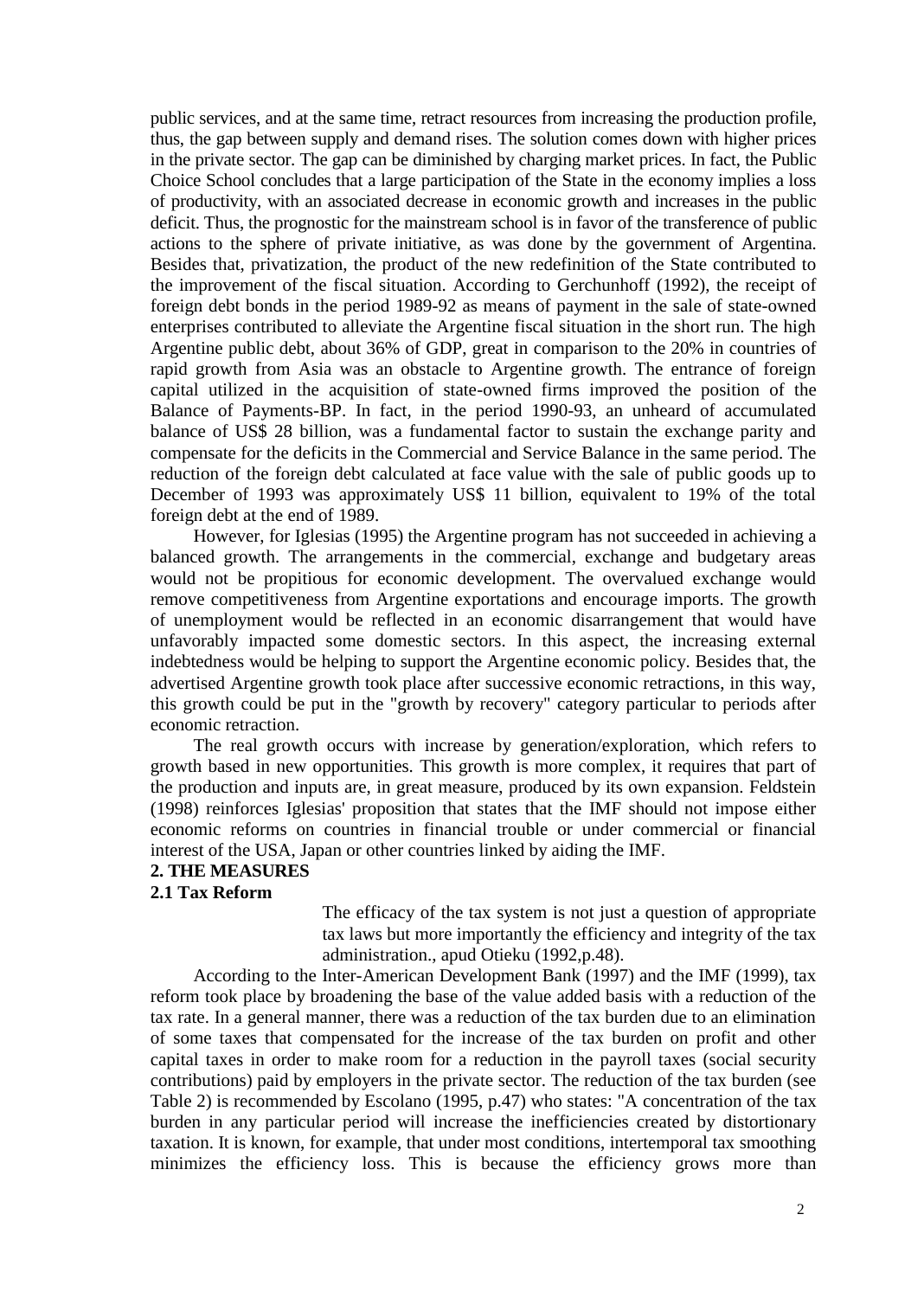proportionally with the tax rate". Regarding greater taxation on capital to soften labor tax, if we consider the supply of labor inelastic, mainly in the situation of large Argentine unemployment, most of the tax burden falls on workers, regardless of the legal kind or imposition of the tax, as pointed out by Krelove (1995). Thus the Argentine governmental concern seems innocuous.

Even after the tax reform**,** the value added tax-VAT continued to be the most important tax. Tax collection in 1997 was US\$ 52.31 billion, the best result in the history of the country. Regarding 1996, there was an addition of US6 billion. For Corbo  $\&$ Hernández (1994), the Argentine tax reform took place with the improvement of the tax administration system and its credibility. The tax reform was capable of increasing around 4% of the GDP tax revenue. For Tanzi & Pellechio (1995) Argentina increased tax revenue because it adopted modern practices of tax administration and meliorated measures and procedures. Also for Kumar (1992) these actions can help increase tax revenue. Besides that, the country generated many units of tax inspection formed by an elite group, whose members are the most well trained and least corruptible workers. Still, according to Tanzi & Pellechio (1995) Argentina elevated tax collection with the implementation of campaigns to inform the public of their obligations and of the consequences of non payment of taxes, as well as with the end of their job stability and (as Kumar (1992) also suggests) with a pay increase for the tax inspectors. The importance of publicity campaigns to combat tax evasion in Ghana showing important government expenditures financed by taxes was one of the principal measures that explained the large increase of tax revenue, according to the World Bank (1991).

In view of the fact that there is a trade-off between tax administration efficiency and the values of fines, as pointed out in the specialized literature, the Argentine government reduced the fines. When there is a high tax fine, the collection tends to take a long time because contributors always appeal so the court resists imposing the fine due, as pointed out by Allingham & Sandmo (1972). Instead of charging a high fine, in many situations, the inspectors have opted for the closure of guilty firms. This action produced satisfactory effects.

#### **2.2 Civil Service Reform**

Between 1993 and 1995 the wage payment was increasing in the federal government, see following graph 1. In 1993, the federal government payroll was 23.75% of the total tax revenue while in 1995 it was 24.62%. To this respect, Mackenzie & Schiff (1991, p.50) affirm: "the recent evolution of public setor employment and pay in Argentina illustrates the tendency for relatively rapid growth of employment in the public sector coupled with a decline in average real wages and salaries"**.** (...) The number of public sector employees in Argentina is estimated to have grown at an average annual rate of about 2.2 percent in the 1980-88 period, with the fastest-growing component being employment at the regional level. Employment in the private sector is estimated to have increased at about 1.2 percent annually over the same period"**.** Aimed at containing this expenditure, the federal government implemented civil service reform with a group of measures, such as fusion of departments and reduction in the number of public workers. These measures objected to increasing the efficiency of the public sector and adjusting the level of expenditure to equal that of tax revenue to find a financial adjustment in the long term. Civil service reform decreased the wage expenditure and freed up resources for productive investments. Corroborating that, Heller & Tait (1984) did statistic studies about public and private wages and concluded that this relationship was 1.2 in Argentina, a percentage lager than in Sweden, the USA and Great Britain.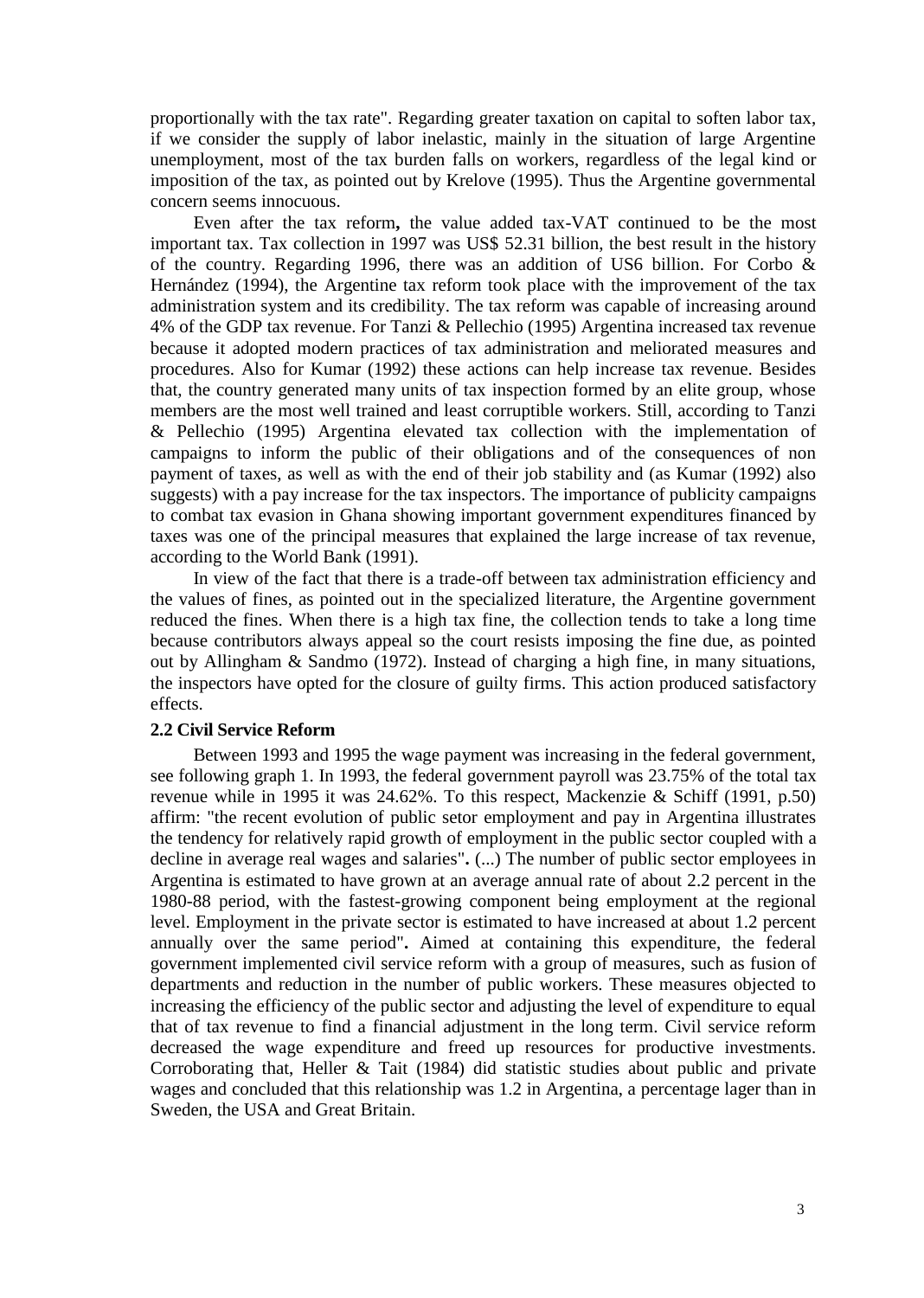



However, Haque & Sahay (1996) disagree with the civil service reform. According to the insight of those authors, the wage cut in the Argentine public administration would reduce the public sector efficiency as well as increase corruption. This point of view coincides with the ones presented in Klitgaard (1989) and Rijckeghem & Weder (1997) that concluded in their econometric studies that there is an inverse relationship between wage, on one side, and corruption and quality of public service, on the other side.

One should mention that, according to the methodology offered by Alesina & Perotti (1996), one can classify the Argentine fiscal adjustment as one that produces a permanent readjustment because it contains two budgetary items of greater automatic growth: wage and public employment. Since 1993, the World Bank (1993) affirmed that the largest fiscal gain accrued from their civil service reform. Also for the Brazilian case, the World Bank (1997) pointed out that with the civil service reform, the government could obtain the greatest fiscal gain for economic adjustment.

### **2.3 Social Security Reform**

In 1994, the Argentine government implemented a new social security system with the objective of adjusting expenditures to revenue, approaching the values of benefits to contribution paid by the insured. The reform sought gave the workers a better combination between the private and public systems. Murphy and Moskovits (1997) affirm: "the system of social security (...) past from a state financing system to a mixture between private initiative and injection of resources".

All Argentine workers should participate in at least one of the systems. Also, there was a institutional unification, including the centralization of the whole collection process to a single agent, the "*Direccion General Impositiva-DGI*". This department, with specific bases in the collection from each program, delivers the resources for payment of social security benefits, assistance, health programs, unemployment security, among others. The following measures were implemented:

• improvement of the system of benefit payment control with unification of numbers of identification of contributor/beneficiary for aims of tax collection. This simple action has permitted the continual amelioration of civil service system control. The Argentine government expects that the effects of these alterations will be felt in the reduction of levels of tax evasion and avoidance. In Brazil, there is a multiplicity of numbers for electoral, civil, labor and tax identification, which complicates control.

• age of retirement for men 65 years and for women 60 years starting in 2005,

• retirees can receive a basic pension from the private and public models, or only one of them, and they can accumulate with a compensatory pension based in the former social security system.

The Argentine government altered pension concession rules for public workers to discourage precocious retirement and to impede the accumulation of retirement with other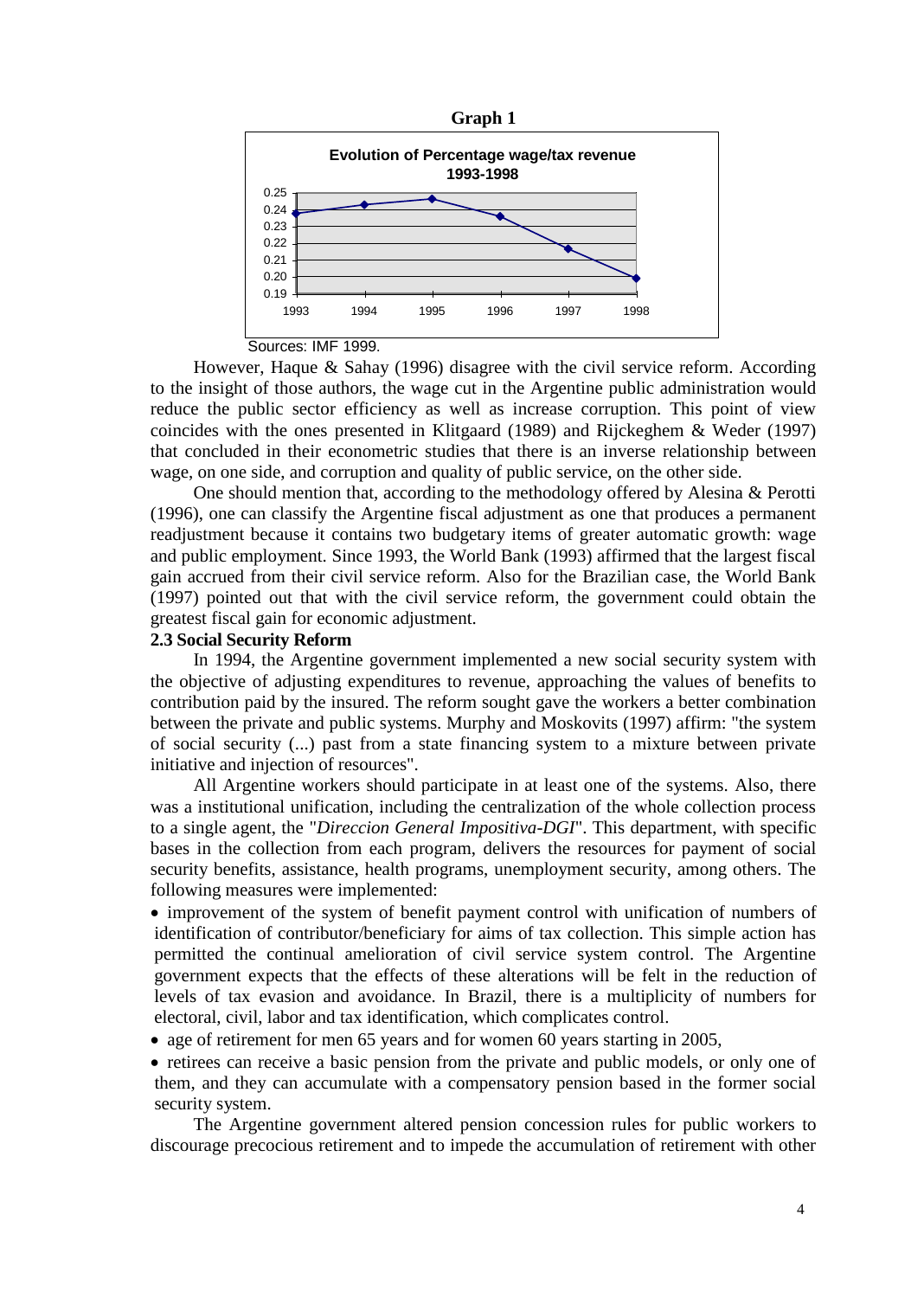incomes paid by the public sector and to increase the minimum age for retirement for men and for women and other measures that reduce expenditures with social security. Another problem attacked by the government was that of the province pension plan, see Murphy and Moskovits (1997). These plans paid very generous benefits and permitted earlier retirement. To correct this situation, the provincial social security has been transferred to the orbit of the central government that changes rules to end the social security deficit.

The insolvency system is explained by problems similar to the Brazilian ones: demography, and large overlife of retired people due to earlier retirement. The high Argentine life expectancy with greater acquisitive power and the possibility that these people will get earlier retirement, near 53 years of age, results in an imbalance between contributions and benefits. Although, the increasing unemployment that, on one side, reduces the social security revenue and, on the other side, determines that the payment to unemployed workers be elevated and increasing, diminishes the governmental fiscal gain with the project.

The Argentine government expects that the Reform will produce the creation of a social insurance system in the long term, resulting in the development of an Argentine capital market and in the increase of domestic savings due to a major participation in pension funds. The changes in the Argentine social insurance system would act in the sense of cheapening the cost of production, hence, encouraging domestic investment and attracting foreign direct investments. The social reform contains an explosive source of the social security deficit. The link of social insurance reform with macro-economic policy takes place through the implementation of forms of compatible financing with the exigency of the generation of new productive forms in the global environment and favorable to foreign and internal competition .

### **2.4 Financial System Reform**

The proposal of liberalization of the financial system is that foreign financing act in the sense of stabilizing the consumption and financing the investment growth, including stimulus to the entrance of direct investments. Besides that, one hopes the internationalization of financial markets can impose greater fiscal discipline on economic policy, as pointed out by the Inter-American Development Bank (1997).

The internationalization of the financial system also took place with liberalization of foreign bank operations. In Argentina there are not restrictions imposed by legislation on the opening of foreign banks in the country, which permits that competition among banks can reduce the financial costs in the region. The purchase of Argentine banks by foreign banks to operate in the Argentine economy is substantial. The Argentine government hopes that with financial liberalization it can elevate the levels of savings and investments. King & Levine (1993, p.513) point out an explanation for Argentine success: "(A) Better financial system improves the probability of successful innovation and thereby accelerates economic growth".

In accordance with the Inter-American Development Bank (1997), the Argentine government is taking measures so that interest rates are formed in the market with less governmental influence, including a reduction in more than 20% of the commercial banking reserves. In the present monetary policy, the government restricts itself to the control of a few loan interest rates. For the Inter-American Development Bank, the country implemented measures that modernized the capital market and banking legislation with the improvement of banking supervision.

However, this economic guideline for Sachs (1996) can weaken the economy to a reflux of capital flow since it is easier to send resources to foreign countries by residents and non residents. In Brazil, there are still many restrictions on movement of capital,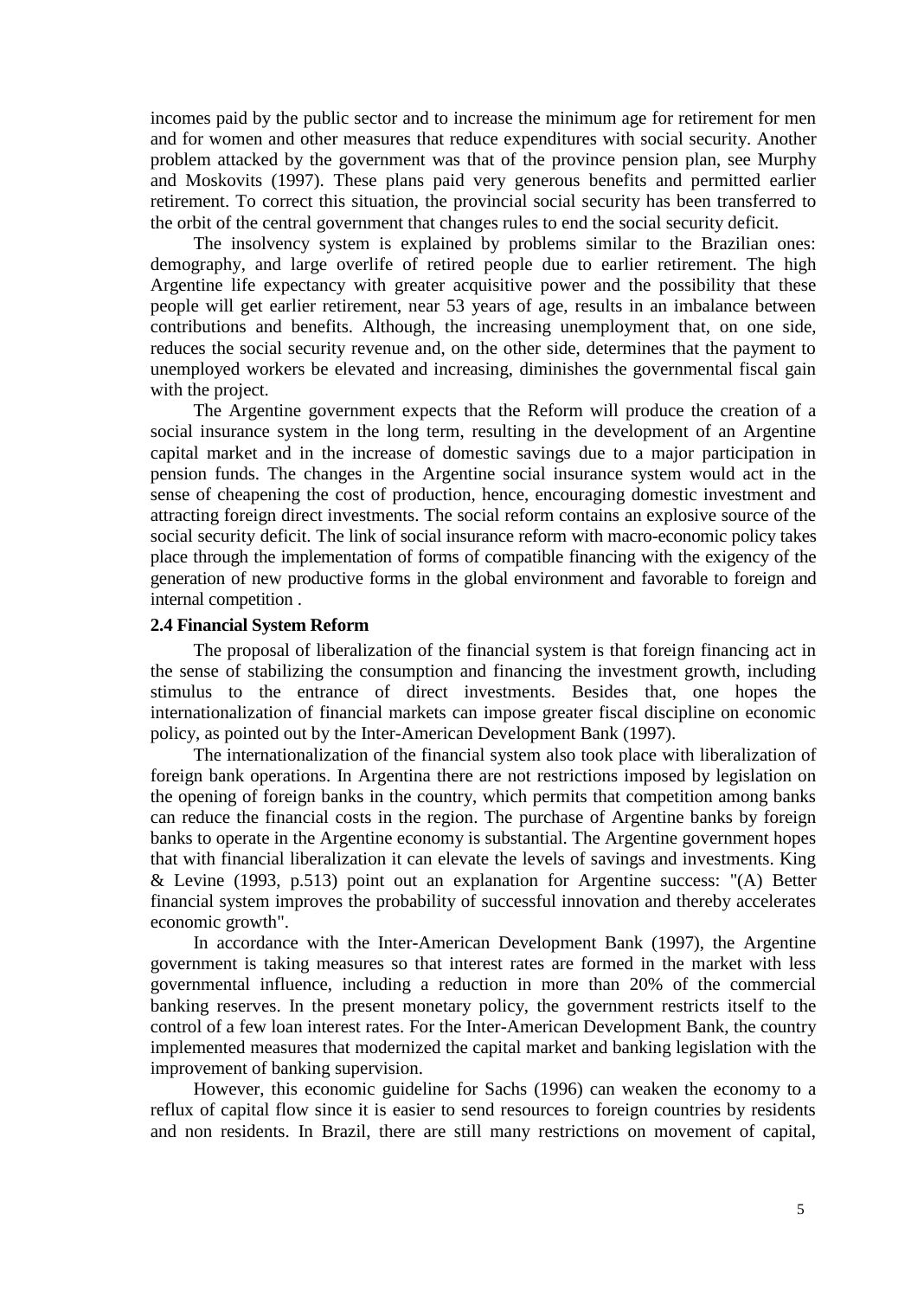inclusively, there is the necessity for a presidential decree to authorize, case by case, the working of foreign banks in the country.

# **2.5 Monetary Policy Reform**

With the Convertibility Plan, the Argentine legislation established that the monetary base could not be larger than the gold and foreign currency of the Central Bank. Besides that, the government can not issue bonds in foreign currency superior to a proportion of these resources of the Central Bank. The Argentine economy was converted to dollar, this acts in the sense of allowing an integration from the domestic market to the international one. Its objective is to retrieve the currency role and revert the flight of capital from the country. Although, the conversion of the economy to dollar represents the inconvenient loss of seignorage and increases the fragility of the banking system.

The neutral monetary policy is recommended by Friedman (1984). He believes that the implementation of monetary policy takes the economy from its natural trajectory in the short term. For Friedman and Schawartz (1963, p.696), the monetary variables do not influence the real variables. This fact makes the monetary policy inoperative in the long term: "In the long run, money is a veil. The real forces are the capacity of the people, their industry and ingenuity, the resources they commend, their mode of economic and political organization, and the like". Friedman's finding is similar to that of David Ricardo's and other classic economists: economy under market forces adjusts itself through an invisible hand. The existence of permanent unemployment and, hence, the non-automatic adjustment of full employment was attributed to some market imperfections such as, the rigidity of nominal wages or of interest rates. Thus, David Ricardo also disapproved of monetary policy used as an instrument of economic policy.

Following the guideline of neutral monetary policy, the Argentine government gave more autonomy to the Central Bank, but, according to Barro (1996) and Shah (1994) if the independence of the Central Bank was greater from all governmental echelons, the economic stability could be even better. For the World Bank (1993, p.179), the Argentine Central Bank was the major source of instability in the country: "The Central Bank has been a major source of instability in Argentina. Numerous subsidies and the absorption of the internal and external debt by the public sector severely undermined the balance sheet of the Central Bank during the 1980s. The principal losses were attributable to capital and foreign exchange rate losses associated with the takeover of foreign debt, the uncovered debt from banks liquidated after the collapse of the domestic financial system in 1980-82 as well as later, disguised fiscal expenditures through the Housing Bank (BHN), and, to a lesser extent, the Industrial Development Banks (BANADE), specially in 1986-87. The net worth of the Central Bank (BCRA) was always negative during the 1985-91 period, and the cumulative quasi-fiscal losses of the Central Bank were about US\$ 15 billion by end-1989".

### **2.6 Trade Policy**

l

"Nation-states are weakening as decision-making becomes either local or global" - United Nations, 1994.<sup>4</sup>

The Argentine government has implemented measures to open the economy to the international market coupled with larger economic liberalization. The government does not utilize subsidies, infrastructure expenditures, privileged financing for exportations, or other expenditures to reduce private industrial costs such as with roads and railroads. According to Datta-Mitta (1997), Argentina reduced exportation and importation taxes, at the same time, seeking to make these taxes flatter. The results of the Argentine commercial liberalization can be seen with the fall in tax revenue from foreign trade. Even after the export tax revenues reached 0.0% of the GDP in Argentina, see World Bank (1993), the

<sup>4</sup> See Human Development report 1994, p. 83.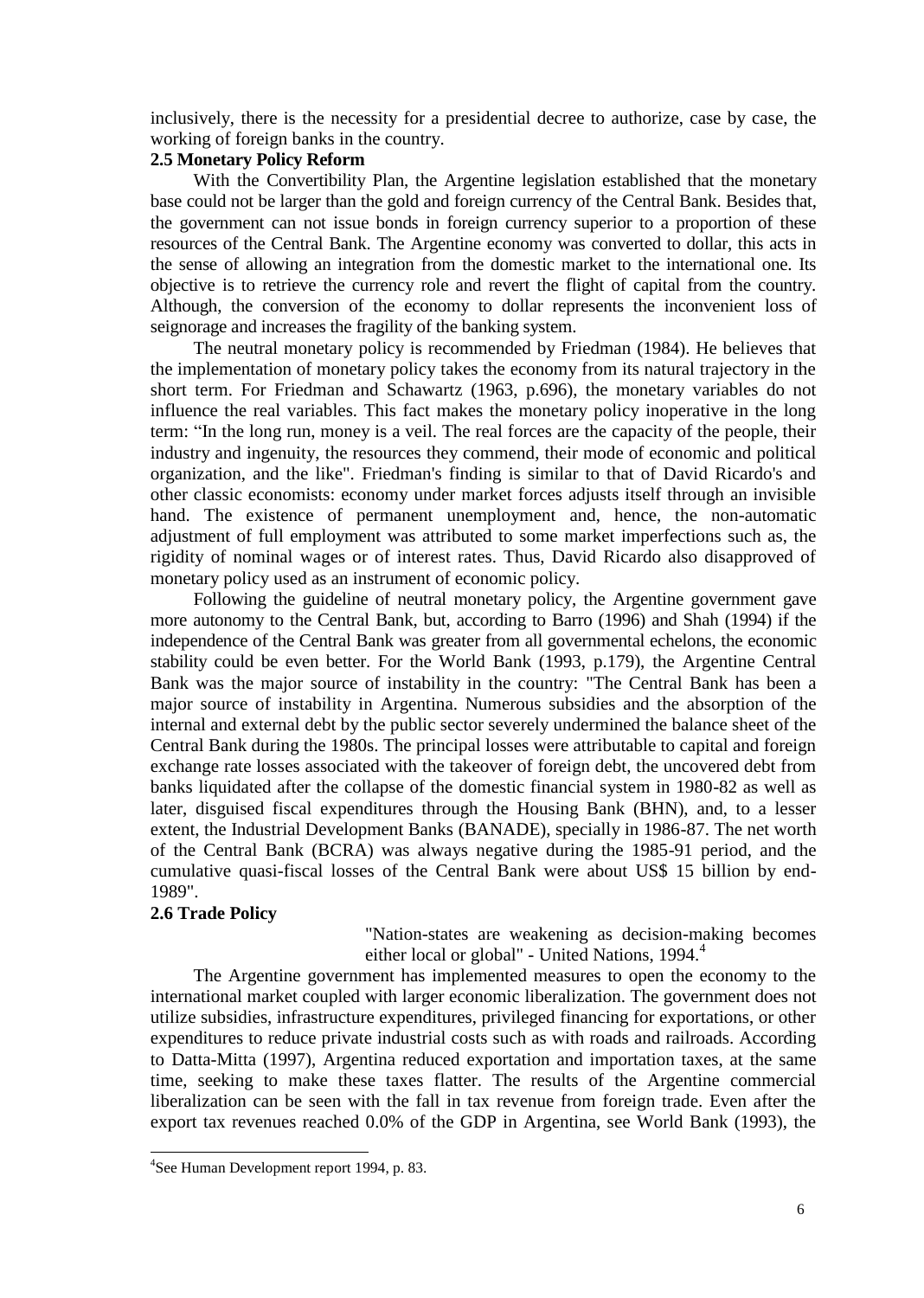country has not yet found foreign trade balance. For Kumar (1992, p.11) "In the long run, reduction of export taxes will generate benefits to the nation from supply-side perspectives as well as considerations of economic efficiency". Maybe, it explains that during the period 1991-97, Argentina presented a percentage of exportation on the GDP greater than in Brazil, see Secretaria de Assuntos Internacionais-SEAIN (1998). For Petri (1995), the opening of the economy made by the countries from east Asia resulted in an expansion of investment and trade in these countries. For liberal economists, tariff barriers tend to protect special interest groups, damaging competitive industries. These rent-seeking people spend money and time to obtain government benefits.

Regarding the incentives for industrial policy, these should be in accordance with the clauses of the Marrakech Agreement from the World Trade Organization - WTO, in the opposite case, the country can suffer retaliation measures. After the generation of the WTO, it is no longer possible to carry out industrial policy as in the 50's and the 60's. The country that adopts measures contrary to WTO norms is subject to punishment. The WTO objects to carrying out barrier reduction for free international exchange in all countries. One result of this orientation is the reduction of subsidy volume at the world level, see IMF (1995).The IMF discourages the implementation of subsidies on exportation, as pointed out by Stotsky (1995). Trade liberalization is applied with the extinction of many incentives that promote exportation. The volume of public money destined for the stimulation of exportation activities was substantially reduced. The Argentine commercial liberalization policy is part of a world movement, as recognized by the World Bank (1997b).

This commercial openness policy and less governmental intervention is in accordance with the proposals of David Ricardo and Adam Smith. For these authors, state intervention results in increasing deficits in the commercial balance and deterioration of exchange terms. Thus, for these authors, a country can stimulate its economic growth more with free trade than with protectionism, which distorts prices and restricts commercial transactions. For Murphy (1994) and the World Bank (1997), the costs of commercial liberalization tend to be less as the flexibility of the production factor is greater. Still in accordance with the World Bank, economic globalization plays in the sense of encouraging access to capital markets and foreign technologies by emergent countries that open their economies. Another advantage of open economies is pointed out by Heller (1997, p.31): "the hoped value of an appropriate fiscal attitude in an open capital regime is more conservative than when the capital is immobile".

Less governmental intervention to protect the acquisitive power of wages and, at the same time, a high level of unemployment can result in lower private wage levels. Elevated unemployment rates weaken the labor unions, impeding them from defending the acquisitive power of wages. In the absence of governmental intervention in the labor market and/or strong labor unions, the wage levels result from direct negotiation between employer and employee, which in an unemployment environment can reduce the wage level. Thus, less governmental intervention serves to propose wage reduction which can produce international comparative advantages. This economic policy is supported in proposals from Olhin (1931) and Samuelson (1946). In fact, Argentina presented a higher percentage taxation on labor than countries from the OECD in the 1986, see OECD (1986). About this, the IMF states: "For developing countries as a group, trade taxes accounted for almost 30 percent of total tax revenue during the period 1975-90, compared with only 3 percent for industrial countries".

For these authors, the increase of imports proper to economies that introduce trade openness would be hoped for and salutary, as happened in Argentina. While in 1990, the country achieved a surplus in *current account* of 1.3% of the GDP, in 1994, the surplus was reversed to a deficit of 3.7% in the GDP. Since 1991, the Argentine economy has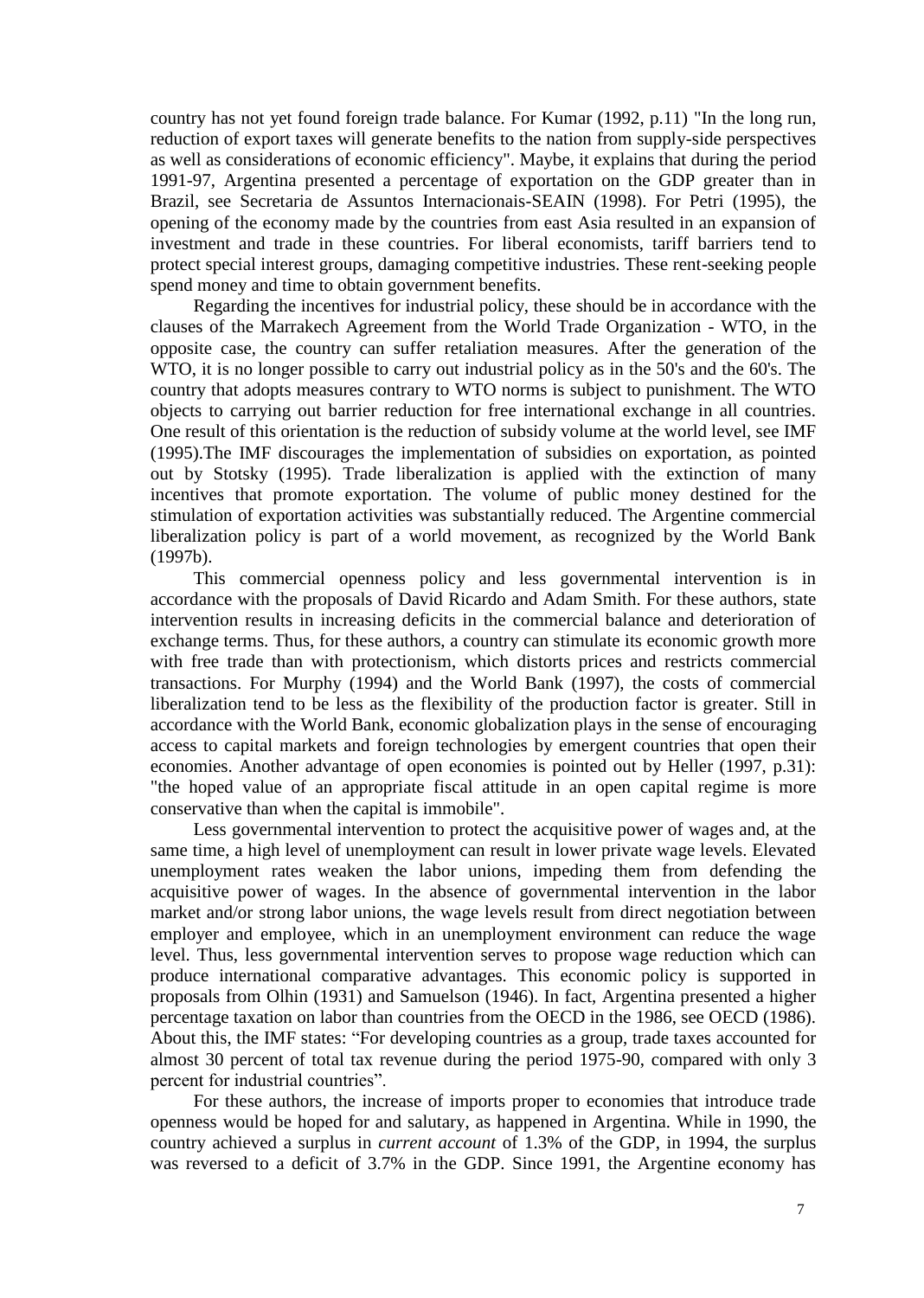presented deficits in the Trade Balance different from the 80's. In the last seven years, the Argentine imports have increased substantially and, hence, the country would change from an exporter of savings to an importer of it. The IMF affirms that the exportation fall occurred during the first years of the Regime of Convertibility since household demand increased in detriment to the foreign sector. Corroborating this argumentation, there is the fact that with the recession of 1995, the country presented an extraordinary exportation performance.

These authors suppose that the import growth would be explained mainly by the acquisition of advanced capital goods. These imports of intermediary products allow the country to incorporate technologies developed abroad, increasing the productivity in the economy, hence, contributing to greater modernization of the industrial park. According to the IMF (1996), the increase of the deficit in current transactions in Argentina would result in the increase of household gross investment that changed from 14% of the GDP in 1990, to 19.9% of the GDP in 1994. This elevation in investment would be financed, partially, by an increase in foreign savings and restrictions on consumption, which explains an increase in household saving of 1% of the GDP. They assume that the important point of view, economically, is the current transaction and not the trade balance. The deficit in Foreign Balance (table 3), about 3% of the GDP, can not be considered elevated by any criterion of international comparison. Besides that, this deficit has mainly been financed by direct investments. One can see the evolution of direct investment in table 2.

Many developing countries maintain high levels of protection. Frequently, the objective of the policy of import substitution has been to protect domestic producers of goods for final consumption through qualitative or quantitative restrictions. These countries end up having, however, difficulties to elevate the exportation revenue because they can not pass the greater cost of importation on inputs to exported products. Although, theses countries can solve this problem with the implementation of a zero tariff on the importation of inputs, see Shome (1995).

The trade liberalization can contribute to the increase of competitiveness in a measure that generates pressure on the Argentine firms for them to modernize themselves and increase their exportations. Thus, Argentina could eliminate the trade deficit. According to the IMF (1993), trade openness has favored the growth of developing countries. Stotsky (1995, p.281) affirms this: "Among developing countries, those that have adopted strongly outward-oriented trade policies seem to have shown better economic performance than those whose policies were inward-oriented or only moderately outwardoriented". The foreign investment would increase, in this way, the level of local and international competition with the introduction of new techniques. This proposal is defended by Amirahmadi & Wu (1994, p.167): "Several considerations lie behind this recognition:(...) advantage of foreign direct investment in providing both capital and technology".

This above insight contradicts the belief of Burton (1989) for whom the success of an exportation economy depends on the association of private initiative and the State. It is supposed that new industries need protection until the moment they can compete with foreign industries. Also Hirschman (1958) defends the adoption of a strategy to promote exportation as well as the protection of some national sectors until the moment that these sectors acquire competency and can survive competition with foreign industries. Certain of the necessity for encouraging foreign trade, Peres (1994) also suggests a group of measures to increase the competitiveness of the country in the international market. Corroborating this vision, Pavitt & Patel (1988) point out technological opportunities and industrial structure as explanatory elements of international competition. Gonçalves (1990) points out the necessity of increasing Brazilian comparative advantages. According to Grasnam & Helpman (1991), the expenditures on Research and Development could contribute to an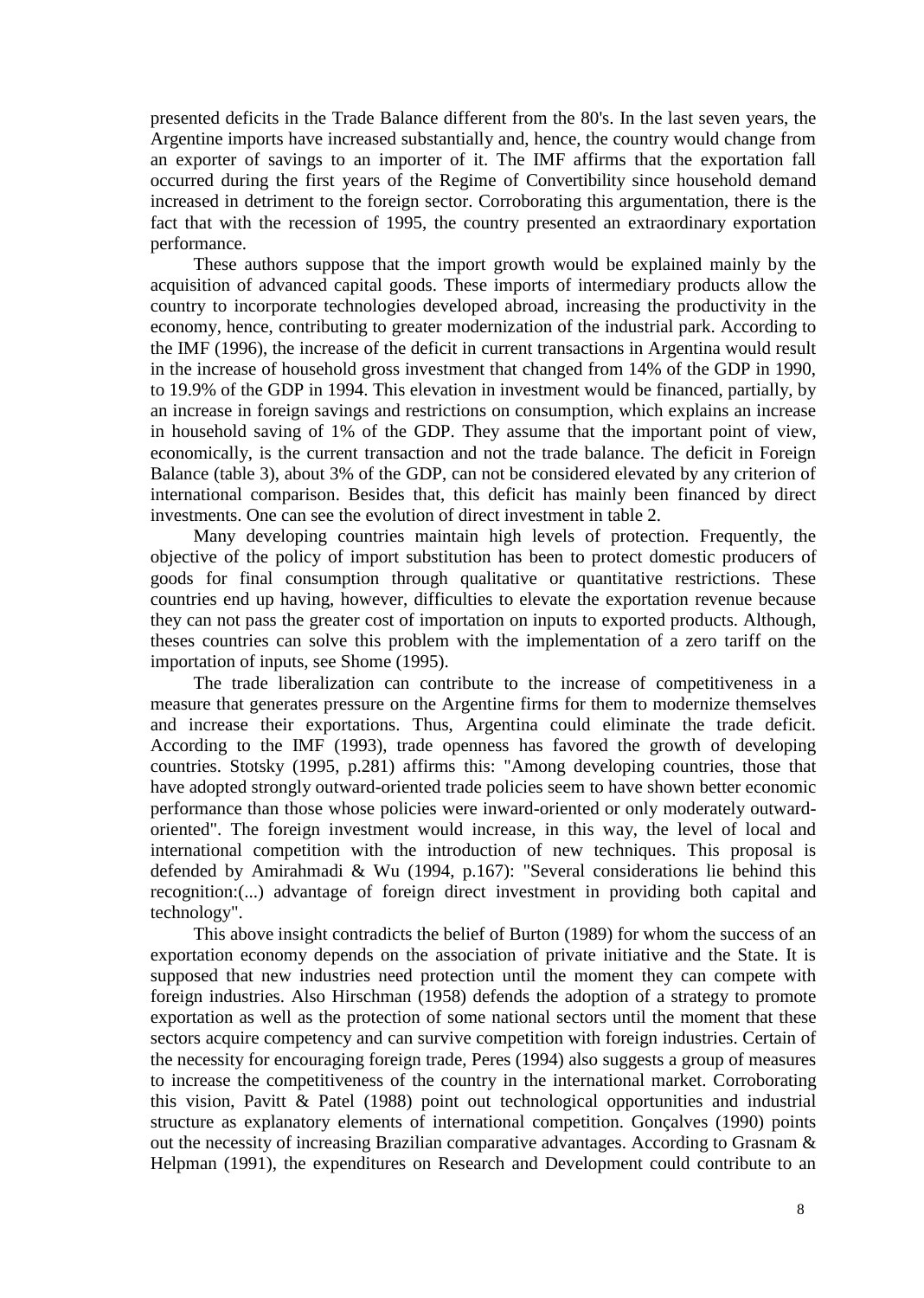expansion of the capital goods sector, which is an important factor for an increase of productivity in the country. Underdeveloped capital sectors cause a deficit in the Balance of Payment. Reinforcing this insight, *The Economist* (1997) asserts that developed governments stimulate exportations through subsidies to exporters, credits for research and development, with credit and aid for exportation activities. The French government, for example, acts in two directions: financing to make a particular sector more competitive and concessions of benefits for the stimulation of exportation, see *Folha São Paulo*(4/5/97).

If one considers that imperfect competition prevails in the internacional market, the proposal of free trade is weakened. This happens because the enterprises can develop technologies due to the process of "learning by doing", which justifies the initial protectionism. For Lima & Katz (1997), the process of commercial openness should be preceded by an investment in education, health, infrastructure and the absorption of new technologies. Concerning less state intervention, for Freeman (1987), state intervention explained Japanese industrialization and successful exportation growth. Also, List (1844) says that the measures of protectionism are necessary to overcome the technological delays of a nation. According to Cunha (1997), state intervention is indispensable to economic development in the long term since government intervention acts as an agent of technological and scientific capacity. In this way, the country decided not to spend on infrastructure to encourage exportation growth. Thus, the Argentine government did not seek to give larger competitiveness to the economy, which can take place by technological innovation as suggested by Dosi (1984), an increase in productivity as pointed out by Porter (1991), and by productive efficiency as indicated by Chesnais (1981). Also, according to Peres (1997), Argentina is taking measures to reach industrial competitiveness without a global view of industrial policy.

For some authors, the doctrine of free trade is a consequence of the exigency of developed countries that developing countries do not generate restrictions on imports since the former is more competitive and they can expand their exportation to the Third World as long as the international market is free. Although, Argentina carries out a commercial policy coupled with other measures of a liberal nature as recommended by liberal economists and the World Bank, the high unemployment rate is persistent and the country did not increase its exportations. The Latin American products exported and the asymmetry of the trade flow across developed and underdeveloped countries confirm the practice of protectionism in the developed countries to assure income from the process of technological innovation, obstructing its diffusion.

For Iglesias (1995, p.7), the negative effects of appreciable exchange tend to overcome the positive effects of an open economy. According to the author, the export revenue would diminish because part of production would be destined to the household market and because it would lose competitiveness in international trade. The confirmation of this prognostic would be a problem since the Argentine economy is geared toward exportation. The recent results of the Trade Balance indicate that Argentine exportations would be losing competitiveness on the world scene. Nothing guarantees that the economy can accelerate to put itself on a sustainable path with exportations or growth, so that there is not a deterioration in the confidence of its foreign investors. Nothing guarantees, in particular, that the economy will not revert to the possible problems that were pointed out, before eventual foreign disturbances damage the international economic situation. This fact would inspire growing concerns. The overvalued exchange rate, the basis of the Stabilization Plan, would damage the foreign balance.

Another element to analyze the competitiveness of Argentine exportations is the evolution of productivity. In the tradable sector, the IMF calculates an increase of productivity of 12.2% between 1990 and 1995, although a loss of 3.90% occurred in the non-tradable sector. The productivity in the tradable sector regarding the non-tradable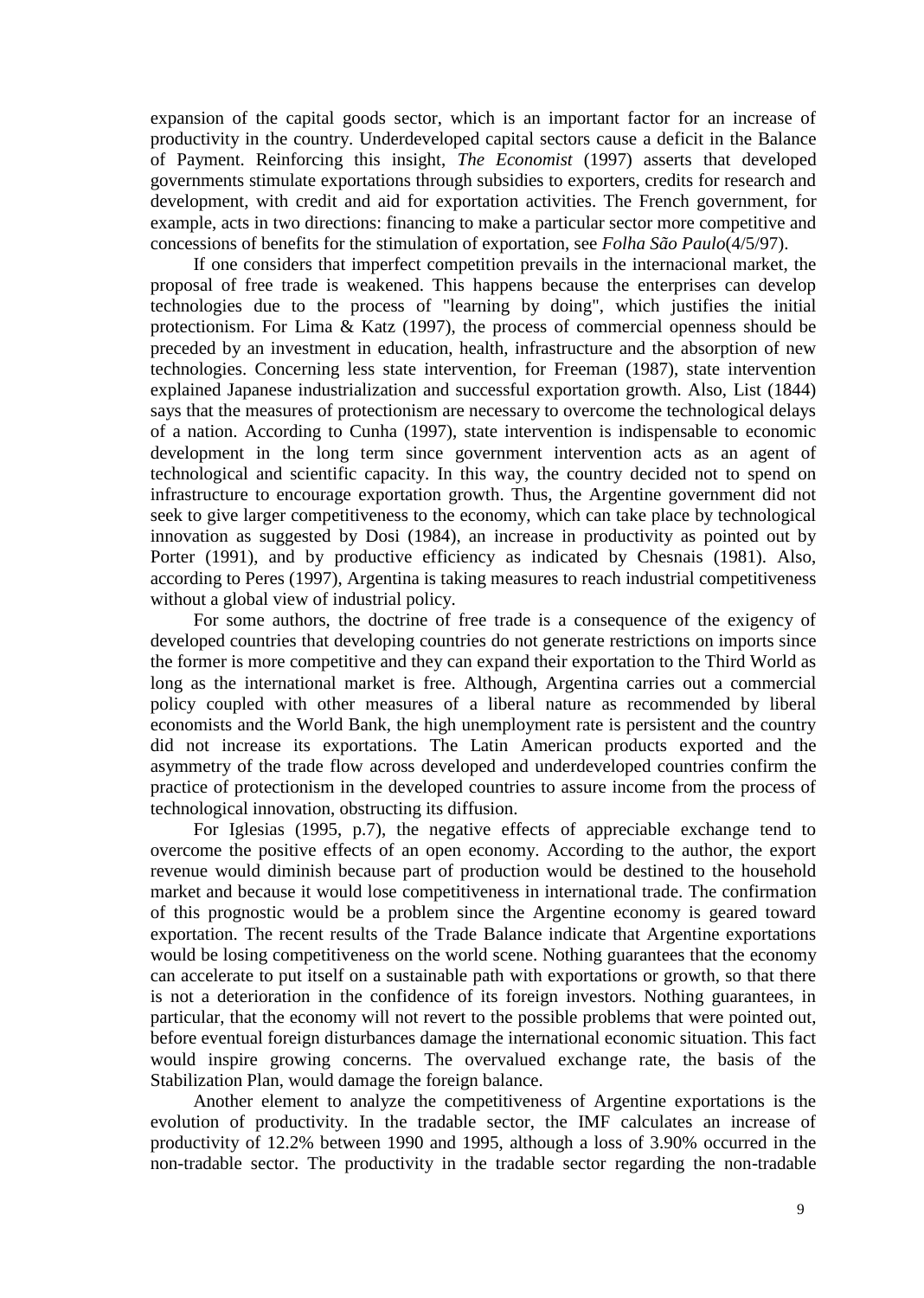sector grew 14%. The use of real effective exchange as proxy for the competitiveness of the Argentine economy points out an increase in competitiveness since 1994. Also, the Inter-American Development Bank (1997) affirms that there was an improvement in exchange terms owing to the prices of petroleum and agricultural products. The evolution of real effective exchange from 1991 to 1996 can be divided into two distinct periods: from 1991 to 1993, when the exchange rate was strongly appreciated, and from 1994 to 1996, when it was depreciated. Turner  $& Golub (1997)$  estimated the evolution of the exchange rate in developing and industrialized countries and found that the Argentine economy lost competitiveness, together with Germany and Japan, while the USA, Brazil, Great Britain, France and Italy become more competitive. Thus, the recent performance of Argentine exports seems to prove that exchange appreciation is a source of diverse problems and it is not offset by supposed productivity growth.

### **Table 1**

| ັ                         |                                  |        |               |                                                |        |        |        |        |
|---------------------------|----------------------------------|--------|---------------|------------------------------------------------|--------|--------|--------|--------|
|                           | (Percentage changes, end period) |        |               |                                                |        |        |        |        |
|                           |                                  |        |               | Bilateral Real Exchange Rates with Respect to: |        |        |        |        |
|                           | REER(1)                          | U.S.   | <b>Brazil</b> | Chile Germany                                  |        | Japan  | France | Italy  |
| 1991                      | 7,3                              | 9,5    | 24,9          | 7,7                                            | 3,1    | 3,0    | 4,9    | 4,0    |
| 1992                      | 17,5                             | 14,2   | 8,8           | 6,4                                            | 14,4   | 12,6   | 16,2   | 34,0   |
| 1993                      | 7,0                              | 3,6    | $-5,1$        | 6,0                                            | 11,5   | $-6,8$ | 13,1   | 22,1   |
| 1994                      | $-6,0$                           | 0,9    | $-27,4$       | $-10,2$                                        | $-7,0$ | $-6,0$ | $-5.5$ | $-4,5$ |
| 1995                      | $-3.5$                           | $-0,7$ | 1,2           | $-4,5$                                         | $-8,7$ | 3,8    | $-8,5$ | $-6,1$ |
| 1996 (January-June)       | $-0,2$                           | $-2,3$ | $-3,5$        | $-6,5$                                         | 4,8    | 6,3    | 2,5    | $-5,2$ |
| Since implementation of   |                                  |        |               |                                                |        |        |        |        |
| the convertibility regime | 22,0                             | 27,0   | $-8,6$        | $-2,6$                                         | 17,1   | 12,1   | 22,1   | 44,6   |
|                           |                                  |        |               |                                                |        |        |        |        |

| Argentina: Bilateral Real Exchange Rates with MajorTrading Partner |
|--------------------------------------------------------------------|
| (Percentage changes, end period)                                   |

Source:IMF 1997.

(1) based on 1990 CPI weights.

According to the above table, one can observe that the Argentine currency regarding the currency of its commercial partners has shown a devaluation. However, the recent devaluation only compensated for the valuation of the period 1991/93 in the cases of Brazil and Chile. This can explain why only Argentina obtains a trade surplus within the Mercosul, while it presents a deficit with the North American Free Trade Agreement-NAFTA and the European Common Market-ECM. An examination of the table suggests that the Argentine economy has retrieved competitiveness in the internacional market since 1994. This is also the understanding of Argentine authorities. For them, the exportation growth is expressive, reflecting the reduction of trade openness and other structural reforms. One should observe that the growth of Argentine exports depends in great measure on the stability of the Brazilian economy, its main importer. Besides that, it will not be possible to constrict the imports more.

Utilizing the findings of Krugman (1992) that for a country to increase its export revenue, it should export more modern products. He also recommends some stimulus for the production of manufactured goods. Gylfason (1997) did an econometric study and concluded that there is an inverse relationship between the percentage of agricultural activity on GDP and the relationship of exportation on GDP. Gylfason (1997, p.11) affirmed that: "specialization in agricultural production for export is likely to reduce total exports compared with other countries that emphasize manufacturing and services".

However, the Argentine export surplus with Brazil has avoided a weakening of the foreign situation of Argentina. This trade result is better explained by lower Brazilian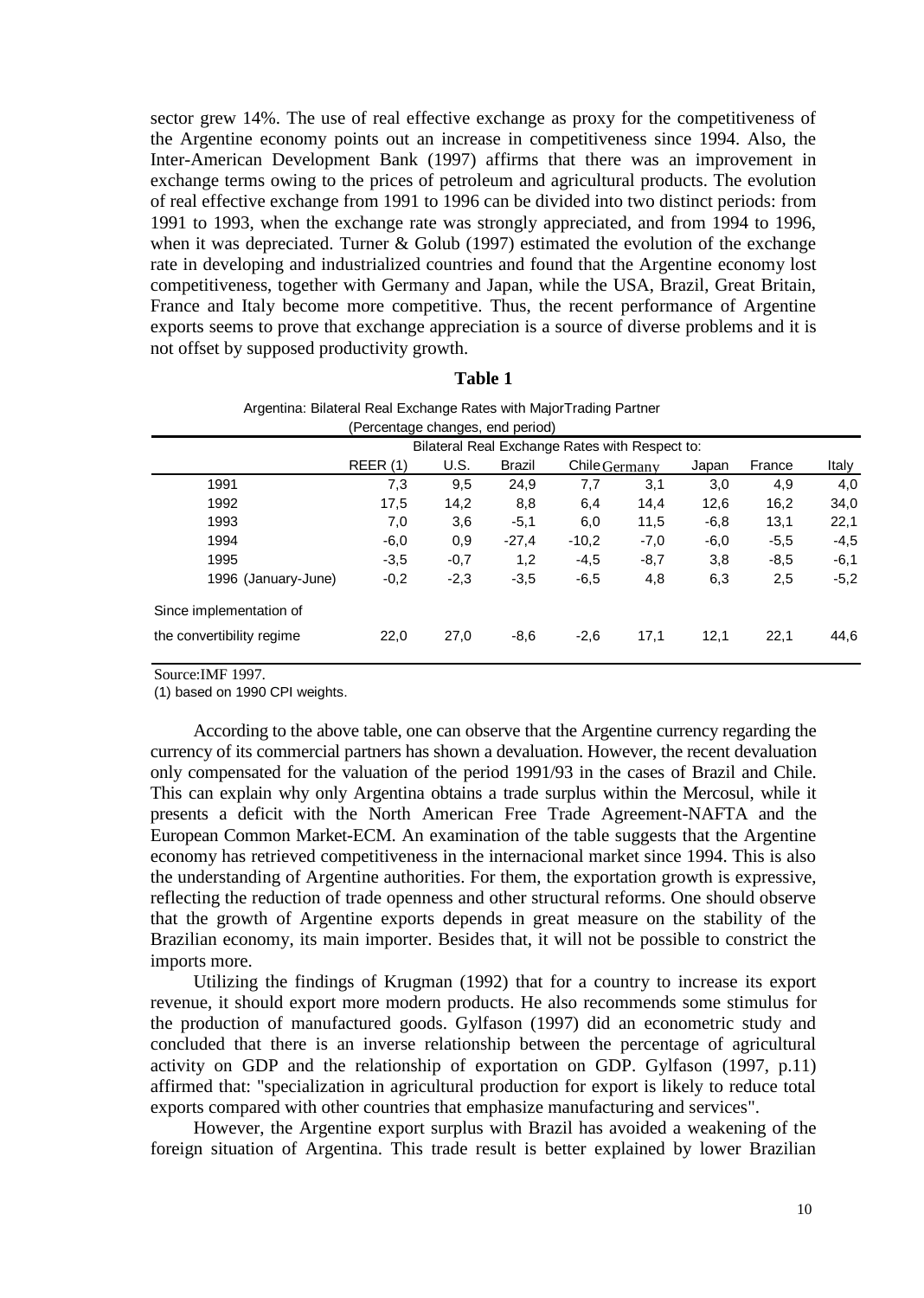tariffs than by greater Argentine competitive production. The Brazilian currency overvaluation also contributes to this result. For Fanzylber (1990), trade policy based in exchange devaluation generally does not increase the competitiveness of the country. In this case, the real elements that can improve export performance are forgotten. Price adjustments overextend the terms of delivery and the attributes of quality incorporated in the products, see Fajerberg (1986). Also for Corden (1971) and Balassa ( 1971), the policy of tariff protection is second best. Nunes (1992) believes that incentives for exportation that encourage the production and diffusion of technology contribute to assure foreign markets. The author adds that concern with generation of technology under State action is present in the U.S. economy. Self-sustained growth requires that the growth of exports finance the capital goods and basic input imports and the payment of the foreign debt.

The competitive country regarding to others is, each day more determined by the qualification of labor, know-how, and science and technology applied towards production. To this respect, Nunes (1992) gives greater importance to the qualification of labor *vis-àvis* other productive factors. The abundance of cheap labor and primary input has a comparative advantage of decreasing importance since they represent part of the value of final products. This non-reversible tendency makes it improbable that the success of poor countries derive exclusively from cheap labor and natural resources.

### **2.7 Exchange Policy**

l

Since 1991, the country adopted the "*currency board"* regime*.* Thus, the government can not utilize the exchange rate to combat economic crises ensuing the fall of export competitiveness or sharp changes in the flow of capital. The Argentine authorities think that a currency devaluation will impede the elevation of national productivity. Murphy (1994) justifies the choice of a fixed exchange rate by the Argentine program affirming that in intense inflationary processes there is difficulty to establish monetary aims to control prices.

The adoption of fixed exchange coupled with the convertibility of the peso in dollar was established with the proposal that exchange policy is not utilized to stimulate exportations. In accordance with the IMF (1997), the adoption of a fixed exchange would be to protect the economy from the volatility of foreign currencies. Various authors believe that fixed exchange rates promote greater fiscal discipline than the flexible exchange rate. Regarding inflation evolution, the impact of imports and the stabilizing effect of a fixed exchange rate are different by sectors. In the consumer price index-CPI there is not immediate convergence of domestic prices to the variation of the exchange rate plus international inflation due to a greater proportion of non-tradable goods and services consumed. In the wholesale price index, the convergence is more rapid or the growth rhythm is less than the CPI due to a greater proportion of tradable goods.

For Silva (1997), the adoption of the quasi-currency-board regime<sup>5</sup> by Argentina was inappropriate to protect the country from financial crises. The author believes that the use of discretionary monetary and fiscal policies to seek stabilization of the economy are necessary. According to the author, the currency-board regime does not protect the economy from speculative attacks nor banking crises. According to Frankel (1996), since 1992, most exchange crises in the world resulted from governmental efforts trying to fix exchange rates with non-justified parity by economic bases. The necessity of a real exchange policy is pointed out by Fukasaku and Hellvin (1996) and Fukasaku (1997). Without a doubt, the exit of the English pound and the Italian lira from the European Monetary System-EMS in 1992 and the Mexican crisis in 1994 were due to efforts to defend a fixed exchange.

<sup>5</sup> Hong Kong, Lithuania and Estonia also utilize a *currency board* regime.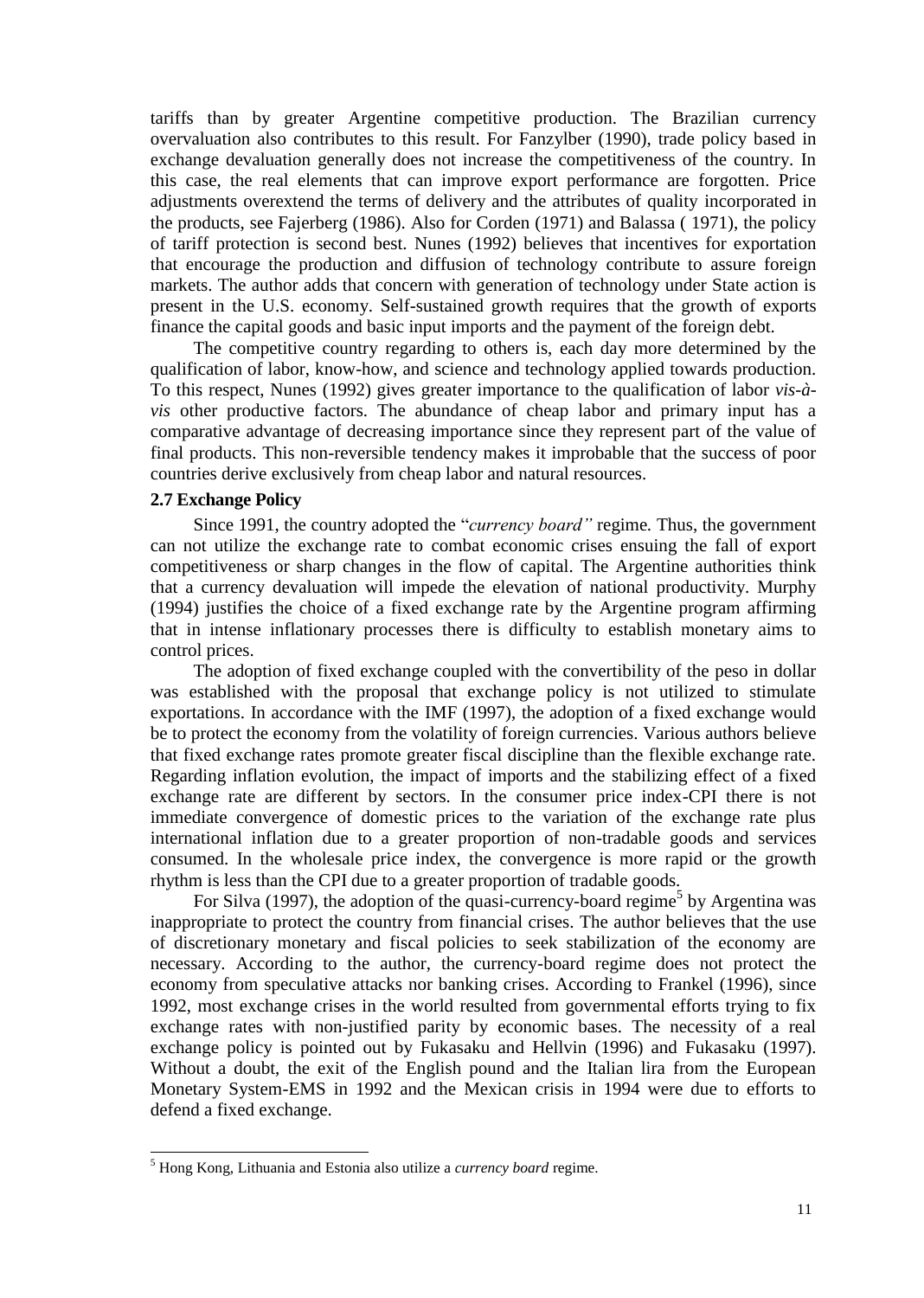For Friedman, the exchange should be flexible coupled with flexible prices and wages. According to the author, the less rigid the economy, the better context for the flexible exchange to operate efficiently. Still, in accordance with the author, the flexible exchange would isolate the country from internal and foreign instabilities and financial speculation would not be a problem. Being rational individuals, speculation is only the acceleration of a process that produces a new situation of equilibrium**.** 

Although, to definitively contain inflation, it is necessary to reach an internal and external equilibrium. Although, one can combat inflation in a ephemeral way but with rapid results. This is possible with the fixation of the exchange rate to a currency of a country with low inflation. This practice of "importing" low inflation is frequent. The exchange rate is a variable that can and should be utilized to find economic stability. The implementation of the aforementioned reforms, especially the openness of foreign trade, should be coupled with an exchange devaluation to avoid an excessive reduction in the employment level and economic growth. It does not work, however, to only devaluate, without fiscal and monetary adjustments. In these cases, the exchange adjustment can generate inflation when higher import prices are passed on to domestic prices and wages. The reforms give credibility to the country which encourages the entrance of foreign resources and, hence, the appreciation of the exchange rate. In the past, governments used successive devaluations to offset inefficiencies and low productivity, in a vicious cycle.

However, the fixed exchange rate makes self-sustainable growth difficult through intense competition imposed by a decrease of tariffs and by real exchange appreciation. The producers of tradable goods have been conduced to make deep structure changes. One of the possibilities is to cut jobs to reduce costs, eliminate departments and product lines and to import more. Thus, for example, OECD studies distinguish two possible paths. One possibility is to merely cut costs. Another is to try to elevate the efficiency of the utilization of available resources. In this case the best result can be found with better worker qualifications to increase the productivity of the production, see OECD 1995.

Thus, there is a risk that the process of openness, exchange valorization and foreign indebtedness are used only to generate an expansion of consumption. The cost of maintaining the convertibility plan is the extreme vulnerability of the economy to capital flight. The over-evaluated exchange rate contributes to contain inflation, but reduces economic growth rates in the medium term and increases the level of commercial deficit. In view this, Frenkel defends the correction of exchange rates to find economic stability.

From the second half of the past century until the present moment, from the Japan of the Meiji dynasty to Asian tigers, we do not know of even one case of a country that has overcome economic underdevelopment by implementing liberal measures. In all countries, the State was the greatest motor of development, to generate conditions of economic growth.

### **3. FISCAL RESULTS AND LEVEL OF EMPLOYMENT**

From the strict point of view of fiscal results obtained, the outcome of Argentine public finances in the last 5 years, can not be considered good. The deficit of the Argentine public sector changed from 0.2%(1992) of the GDP to 2.5% in 1997. In this same period, there was growth in the public debt when the public debt changed from 30.6% of the GDP to 36.2% of the GDP. Also it was worse in the provinces. The debt of the provinces changed from 2.8% of the GDP to 5.3% of the GDP in the same period. Although, in this period, the federal transference to the province had increased. The budget decentralization contributed to undermine the fiscal discipline in the country. The provinces do not worry about economic stability but only about attending to social demands. According to the findings of Datta-Mittra (1997) fiscal imbalance would not be good because the fiscal equilibrium is an essential condition for self-sustainable growth. According to the author,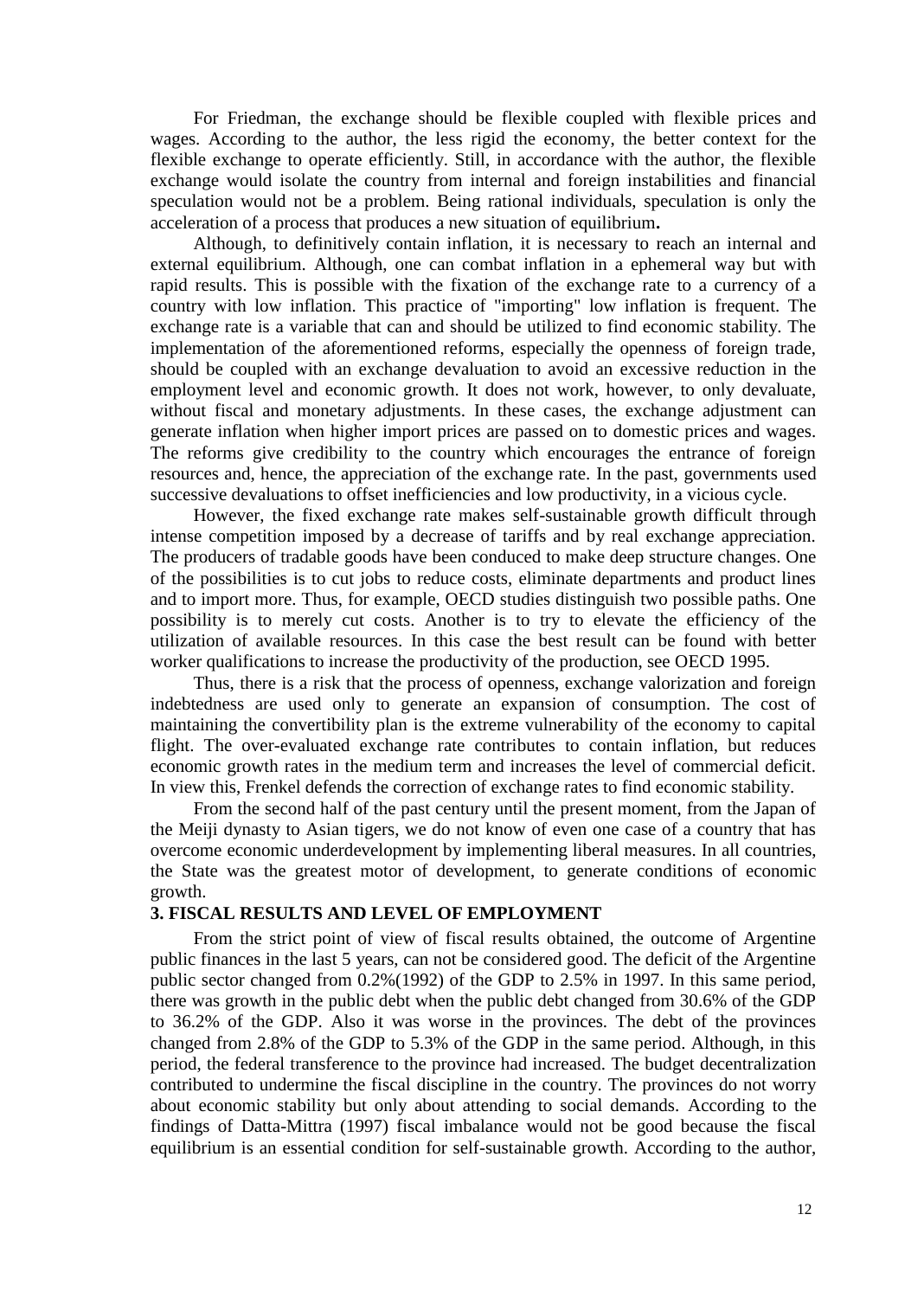with a reduction of the public deficit, there is an improvement in the balance of payment and an increase in economic growth rates. Also for Sargent, one can not achieve monetary stabilization without improvement of public finance since the interest and exchange policies only delay the necessity of the implementation of structural reforms. McGann (1996) affirms that the Argentine government hopes to reduce the public deficit with an increase of net tax revenue, therefore, lowering or eliminating tax exemptions and reducing expenditures on health and social security. For the World Bank<sup>6</sup>, the benefits of commercial liberalization are great in relation to the costs. In accordance with the World Bank, the reforms tend to create a net social gain in the long term.

According to the World Bank (1997), although the total external debt diminished in percentage of GDP from 36% (1980-1990) to 33% (1990-95), the relation of external debt to exports increased, reflecting the relative loss of exportation importance.

The level of internal activity has been sacrificed, damaging the employment level. The rapid increase of unemployment can be due to excessive peso overvaluation that stimulated imports and discouraged exports. The lack of exportation dynamism, the bad public finance situation and the low level of investment decrease the capacity for economic growth. When foreign openness is an important instrument for the control of prices, the level of unemployment tends to be greater if it is not offset by a strong increase in exports.

An increase in the employment level can occur with the acceleration of economic growth that raises the labor demand for one given real wage level. While there are available production factors, investments generate an increase in the productive capacity, and at the same time, in the demand, without new inflationary pressures. Another way, would be through the reduction of the relative price of labor, or be that, of real wages, for a given level of demand and technology. However, one can not reduce the wage level much. Therefore, the use of wage policy to increase the level of employment is limited. Thus, the viable way to increase the employment level is to increase the growth rate with a greater volume of investments.

The analysis of the Argentine figures compel us to emphasize that the economic growth recovery is not coupled with employment generation, or jobless growth. The explanation is that the Argentine economy increasingly utilizes technology to substitute labor, as pointed out by Cepal (1996). This kind of technological development, paradoxically, reduces the power of unions even more. For Iglesias (1995) the openness of the economy and exchange appreciation would withdraw profitability from tradable sectors, damaging the level of production and employment. Therefore, the Argentine economic model does not benefit some sectors of society.

Before the analyzed period, the country presented an unemployment rate around 6%, after the convertibility plan, it started to have an unemployment rate around 17%. The reduction of the State and privatization increased the unemployment level.

The unemployment rate has grown even with reductions in real wages since 1992 (see table 2) and new labor laws. These new laws permit the reduction of labor costs due to the minor contribution of social security, partial employment and less intervention from the unions in collective negotiations. The reduction of union power contributes to increase the rotation of labor which can produce greater wage flexibility.

The implementation of collective agreements are increasing through bilateral negotiations at the level of the firm in substitution for negotiation among unions and entrepreneurs in industry.

Financial concentration can be advantageous in the long term when efficiency gains take place. As an example of institutional change, one can cite the constitution of a US\$ 5 billion fund by the Central Bank to protect the banking system against liquid financial

l

<sup>6</sup> Ibid.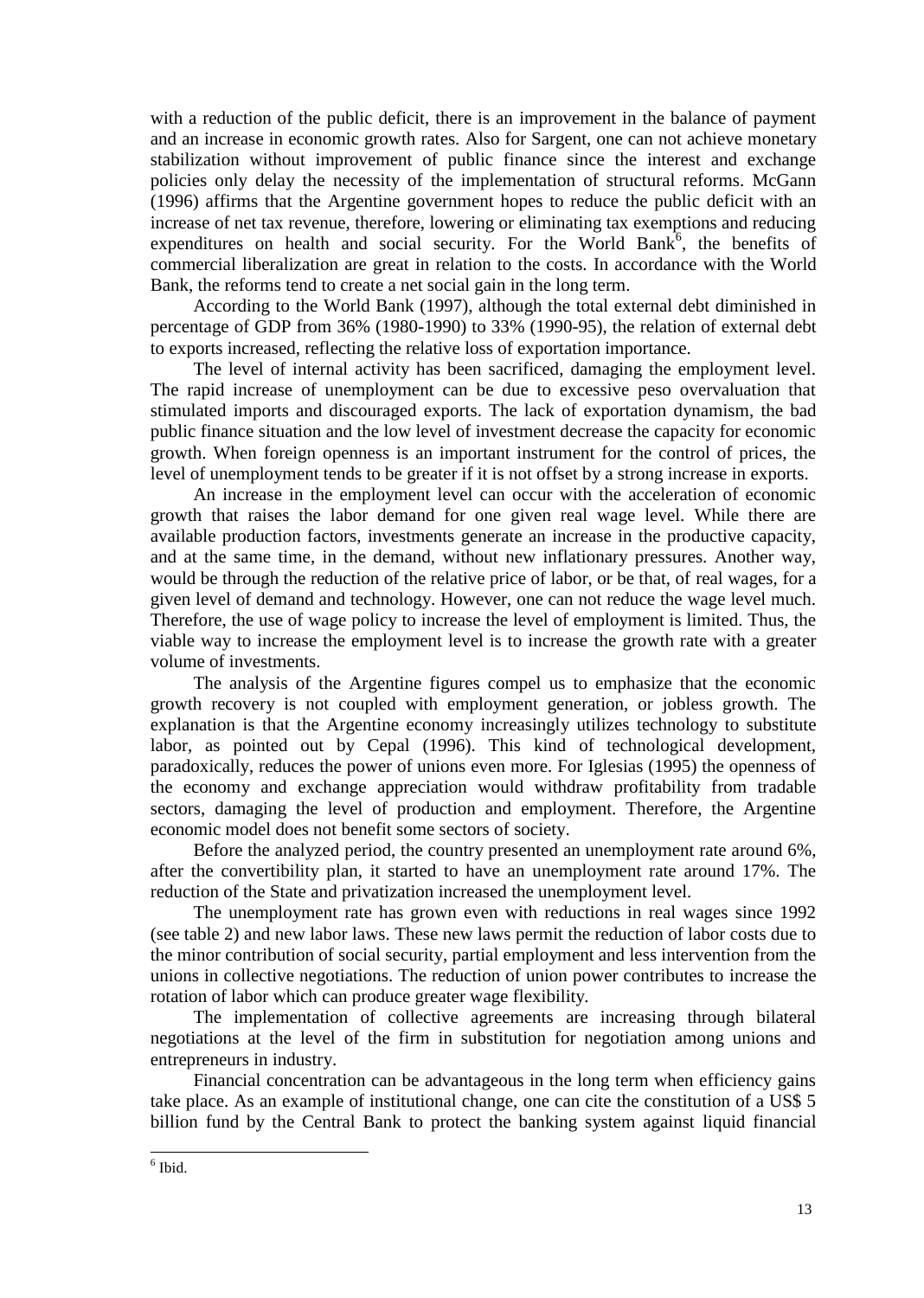crises. In case of emergency, the resources would be delivered through buy back agreements with the Central Bank.

### **4. CONCLUSION**

The recent strategy of minimum government intervention in the financing of the Social Security system, as well as in the economy, is in line with the latest developments in the area of public finance. Also, the neutral monetary policy is recommended by the mainstream school. Those economists believe that the implementation of monetary policy takes the economy from its natural trajectory in the short term since it is inoperative in the long term. Thus monetary policy only generates economic disturbances. Following the guideline of neutral monetary policy, the Argentine government gave more autonomy to the Central Bank, opened its economy, and internationalized the financial system.

However, those liberal measures have been contested by several economists. For these economists since the second half of the past century until the present moment, from the Japan of the Meiji dynasty to Asian tigers, there is not even one case of a country that has overcome economic underdevelopment by implementing liberal measures. In all countries, the State was the greatest motor of development, to generate conditions of economic growth.

The Argentine program's economic performance has been considered ambiguous. There is economic growth, but, the external trade situation is not satisfactory, although, the findings of the IMF are that the Argentine economy is achieving a situation of external and fiscal balance. For the Argentine government, what matters about the Balance of Payment is the perception that the deficit in current transactions should correspond to an increase in household saving and a reduction in the fiscal deficit. This diagnostic seems to be shared by international agencies such as Moody´s, Standard & Poor's and Duff & Phelps that classified Argentina with an average evaluation, above the Brazilian one. According to the World Bank, Argentina is the MERCOSUL country that received the most loans from the World Bank between 1993 and 1995, (58.1% of the total loans for this region).

However, for some authors, the Argentine economy has presented increasing dependency on the Brazilian economy. The imbalance in the foreign sector is always a concern owing to the fact that it can be aggravated by problems in the banking system. Exports would be the motor of the process of development. The optimistic conclusion is that the productive structure is still in transformation. The pessimistic one, although, has other motives to doubt the viability of a return to growth without further disequilibrating the trade balance. Also, this paper criticizes greater economic openness coupled with less State intervention in the economy, the slowness of reforms in the provinces and the option for a fixed exchange rate. Thus, the governmental abdication of the use of monetary, fiscal and exchange policies brings credibility to the Argentine economy because it would be assured that the government will not make public deficit. The cost of this option is the deficit in current account that has caused an increase in unemployment, public indebtedness and less economic growth. Yet, these criticisms are softened by inflation control, less labor benefits, increases in productivity, and the implementation of reforms that reduce the State's size. It is important since the movements of finance capital, more than trade ,became the main force behind the world economy. The trade and financial sectors did not become autonomous, but their relationship is tenuous and unforeseeable.

There is an absence of an economic development plan that could structure directive rules to increase the competitiveness of firms. The larger technological capacity necessary to make the Argentine productive structure internationally competitive requires effort for the improvement of the educational system and technological experiments. The elements that can increase the competitiveness at the international level such as larger expenditures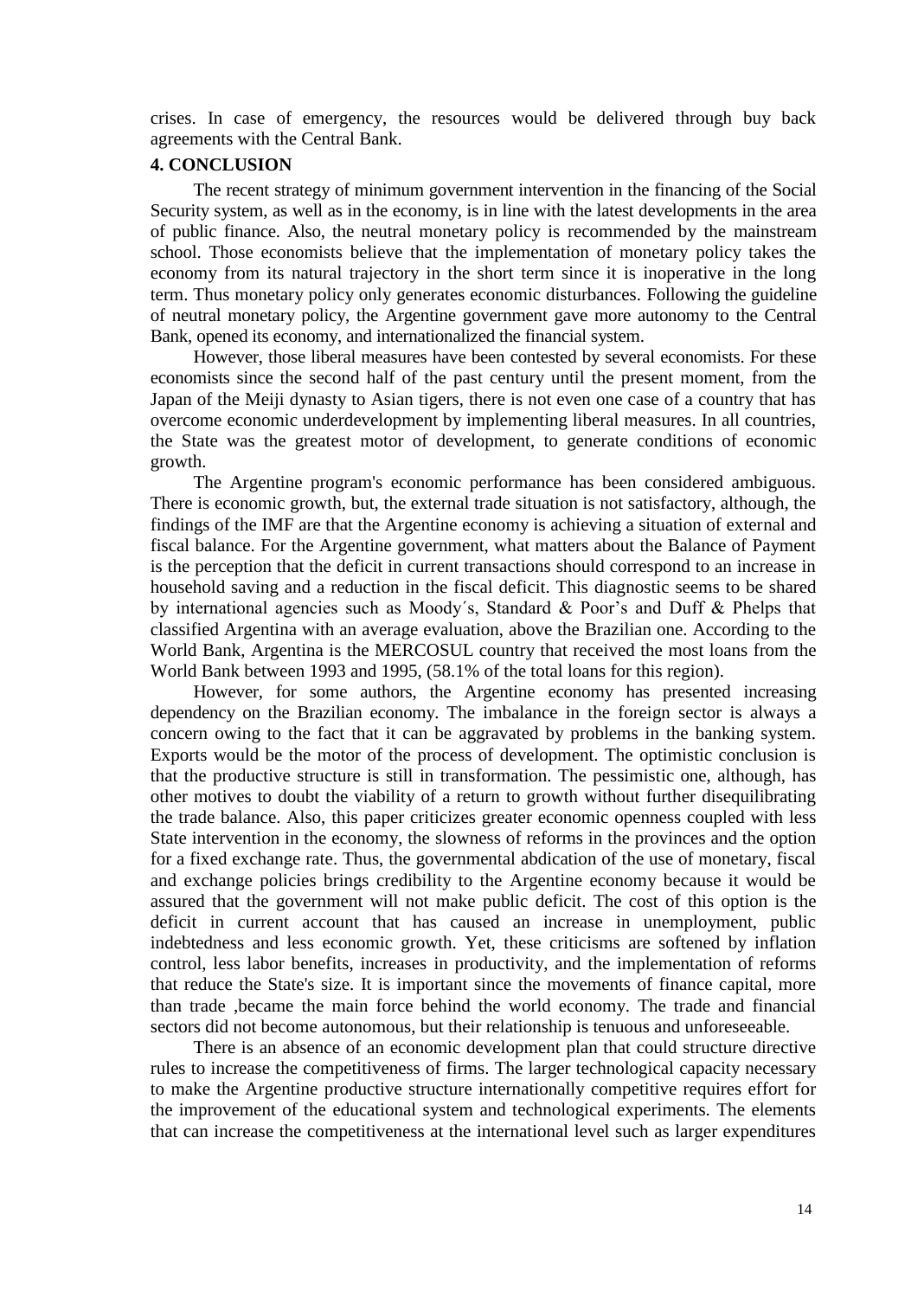on education and infrastructure services quit being politically prioritized in the beginning of the 90's as recommended by liberal economists.

## **5. REFERENCES**

- AGHEVLI, B., KHAN, M. & MONTIEL, P.(1991). "*Exchange rate policies in developing countries: Some analytical issues"*, IMF occasional paper n.º 78 (IMF, Washington, DC).
- ALESINA A. & PEROTTI R.(1996)"Fiscal Adjustments in OECD Countries: Composition and Macroeconomic Effects". International Monetary Fund, IMF Working Paper WP/96/70.
- ALESINA, A.(1997). "Fiscal discipline and Budget institution". Mimeo.
- ALINGHAM, M. C. & SANDMO, A. (1972). *"Income Tax Evaxion: A Theoretical Analysis"*. Journal of Public Economics. 1: p. 323-38.
- ALMEIDA, Sandra (1997). "Reforma de la Seguridad Social en Brasil. Em *Las Reformas Sociales en acción: Seguridade Social*. Comisión Económica para América Latina y el Caribe.
- AMIRAHMADI, H. & WU, W. (1994). "Foreign Direct Investment in Developing Countries". *The Journal of Developing Areas*, v. 28, p.167-190.
- BALASSA, B. (1971) "*Structure of protection in developing countries"*. The John Hopkins University Press for The World Bank.
- BEKERMAN M & SIRLIN P.(1996) "*Política comercial de la Argentina"*. *Revista de Economia Política*, vol. 16, nº3(63), julho-setembro/96.
- BISANG, R. & CENTRÁLOGO, O. Características dos Serviços de Saúde da Argentina. Seminário Internacional sobre Financiamento e Descentralização da Saúde ocorrido nos dias 2 e 3 de outubro de 1997, Brasília DF. Promoção do Ministério da Saúde.
- BOUZAIN, A. (1972) Os Bancos Comerciais no Brasil. Federação Brasileira das Associações de Bancos.
- BURTON, Daniel F. (1989). Economic Impact, Washington, D.C. nº 1.
- CARROLL R. & WASYLENKO M. (1993) Do state business climates still matter?- evidence of a structural change. *National Tax Journal.*
- Clarin, diversos números.
- CLEMENTS, B. (1997). Income Distribution and Social Expenditure in Brazil. IMF Working Paper, WP/97/120.
- CORBO, Vittório & HERNÁNDEZ, Leonardo (1994). "*Macroeconomic Adjustment to Capital Inflows: Latin American Style versus East Asian Style*". Policy Research Working Paper 1377. The World Bank International Economics Department. International Finance Division.
- COUTINHO, Luciano.(1997) *"Desindustrialização e desnacionalização"*. Folha de São Paulo, 13 de abril, p. 2-5.
- CUNHA, André Moreira (1997). *"O Milagre Asiático: Avanços e Recuos na Explicação Ortodoxa"*. Anais do II Encontro Nacional de Economia Política. PUC/SP.
- DATTA-MITRA, Jayati (1997). *"Fiscal Management in Adjustment Lending"*. The World Bank, Washington, D.C.
- DIEGUEZ, Hector L. (1968). "*Argentina y Austrália: algunos aspectos de su desarrolo"*. Buenos Aires, Instituto Di Tella, Centro de Investigaciones Económicas, Documento de Trabajo, 38.
- DOWBOR, L. (1996). Da globalização ao Poder Local. Pesquisa e Debate, PUC-SP, Vol. 7, número 1 (8).
- ESCOLANO, J. (1995). "Static Versus Intertemporal Effects of Taxation " in *Tax Policy Handbook*. Edited by Parthasarathi. IMF.
- FANZYLBER, Fernando ( 1992). *"Industrialização na América Latina: da Caixa Negra à*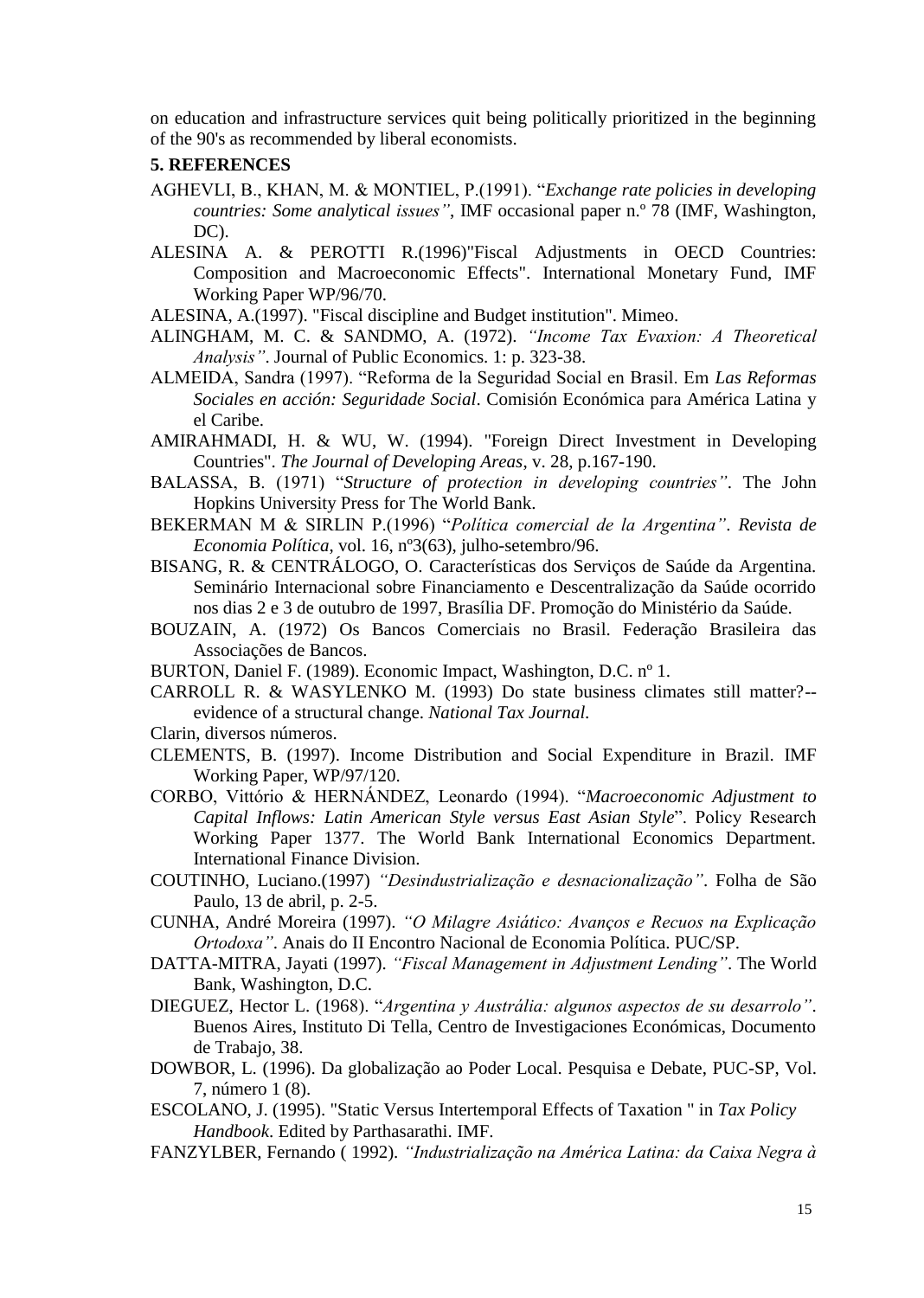*Caixa Postal Vazia".* Revista Econômica Política, vol.12, out-dez, 1992.

- FELDSTEIN, Martin (1998). "O FMI deve reformular sua atuação". *Foreign Affairs*. Edição da Gazeta Mercantil.
- Financial Times, diversos números.
- Folha de São Paulo, diversos números.
- FRANKEL, Jeffrey (1996). "*How Well Do Markets Work: Might a Tobin Tax Help?"* In Tobin Tax, Coping with Financial Volatility, editado por Mahbud ul Hag, Inge Kaul e Isabelle Grunberg. Oxford University Press.
- FRENKEL, J., GOLDSTEIN, M. & MASSON, P.(1991) "Characteristics of a successful exchange rate system", IMF occasional paper n.º 82 (IMF, Washington).
- FUKASAKU, (1997)."Macroeconomic Framework for Sustaining ASEAN's outwardoriented Growth", em CHIA, S.Y. & TAN J. (1997). ASEAN and the EU: Forging New Linkages and Strategic Alliances, Institute of Southeast Asian Studies, Singapure.
- FUKASAKU, K. & HELLVIN L. (1996). *"Stabilization with Growth: Implications for Emerging Economies"*. OCDE.
- GALLO, Ezequiel(1970). *"Agrarian expansion and industrial development in Argentina, 1880-1930"*. In CARR, Raymond, ed. Latin American Affairs. Oxoford, Oxford University Press, St. Antony's Papers, nº 22.
- Gazeta Mercantil, diversos números.
- GERCHUNOFF, P. (1992) "*Las privatizaciones en Argentina"*. Washington, D.C., BIRD Série de Documentos de Trabalho, 121.
- GIAVAZZI, F. & PAGANO M.(1998). "*The advantage of tying one's hands: EMS discipline and central bank credibility"*, *European Economic Review*, n.º 32..
- GYLFASON, THORVALDUR(1997). Export, Inflation, and Growth. INTERNATIONAL MONETARY FUND- IMF. IMF Working Paper, WP/97/119.
- HAGEN J. von & HARDEN I.(1996)." Budget Process and Commitment to Fiscal Discipline". International Monetary Fund, IMF Working Paper WP/96/78.
- HAQUE N. U. & SAHAY R.(1996)." Do Government Wage Cuts Close Budget Deficits? -- A conceptual Framework of Developing Countries and Transition Economies". International Monetary Fund, IMF Working Paper WP/96/19.
- HAUSMANN, Ricardo et al (1997). *"Latin American After a Decade of Reforms"*. Washington, D.C.
- HIRSCHMAN, Albert O. (1958). "*The Strategy of Development"*. New Haven. Yale Univ. Press.
- HIRST, M. BEZCHINSKY G.,CASTELLANA, F. (1994). A Reação do Empresariado Argentino diante da Formação do Mercosul. Texto para Discussão nº 337. IPEA.
- HOLLANDA Filho, Sérgio B. de (1997). "*Livre Comércio versus Protecionismo: controvérsia antiga e aspectos recentes"*. Artigo apresentado no XXV Encontro Nacional de Economia-ANPEC, Recife,p 1860-1879.
- IGLESIAS, R. M. (1995). A experiência Argentina de Estabilização. ILDESFESBRASIL, nº9. São Paulo, Brasil.
- INSTITUTO LATINO AMERICANO Y DEL CARIBE DE PANIFICACIÓN ECONÓMICA Y SOCIAL- ILPES. (1996). Boletín del Instituton nº2.Organismo que faz parte da CEPAL.
- INTER-AMERICAN DEVELOPMENT BANK (1997). *"Latin American After a Decade of Reforms"*. Washington, D.C.
- INTERNATIONAL MONETARY FUND (1996). World Economic Outlook (1996). Washington, D.C.
- INTERNATIONAL MONETARY FUND- IMF(1996). Argentina Request for Stand By Arrangement, EBS/96/45.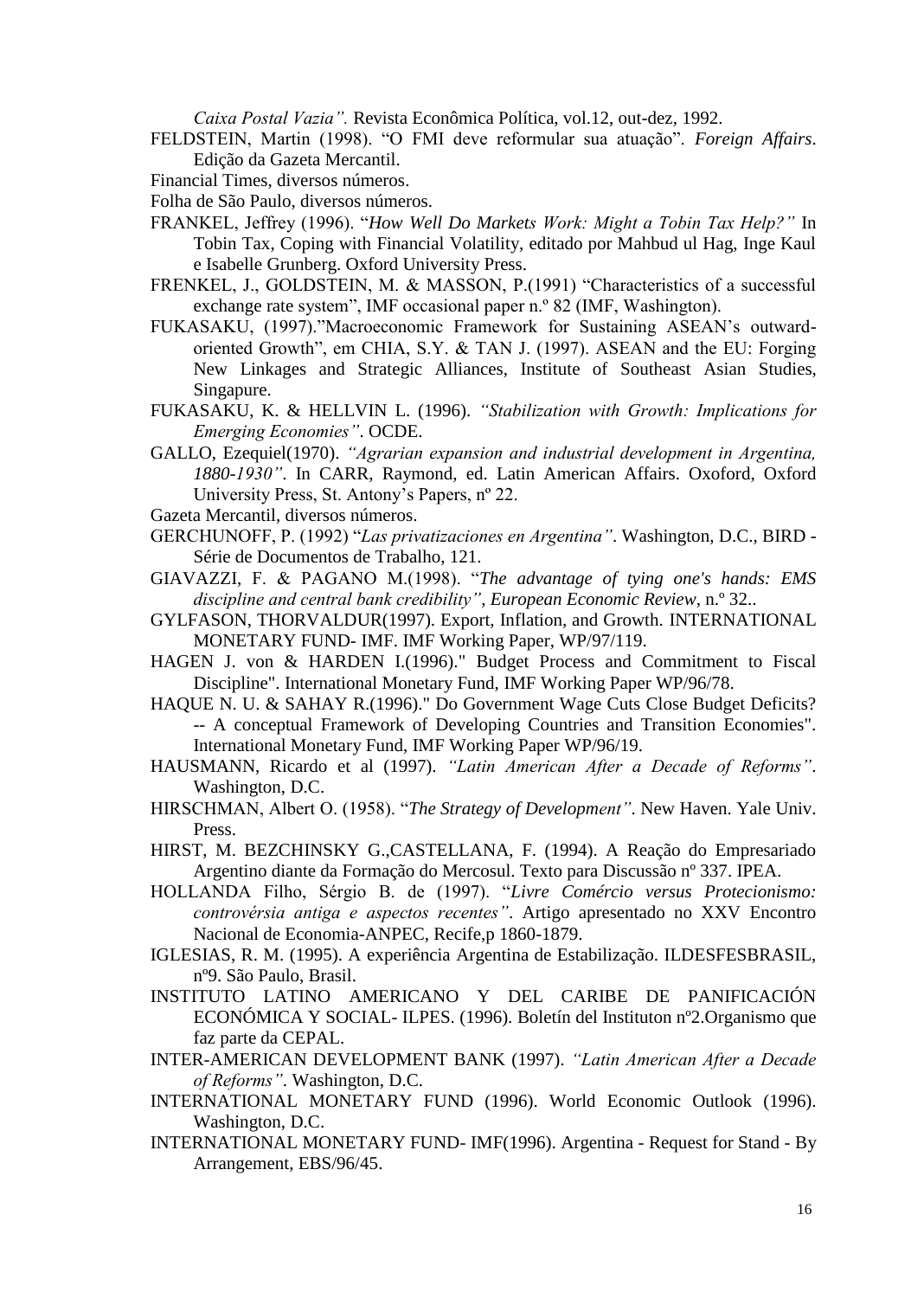- INTERNATIONAL MONETARY FUND- IMF(1998). "*Argentina-Staff Report for the 1997. Article IV Consultation and Request for Extend Arrangement"*. EBS/98/6.
- INTERNATIONAL MONETARY FUND- IMF.(1996) Argentina Select Issue and Statistical Appendix, SM/96/259.
- INTERNATIONAL MONETARY FUND- IMF.(1997). Monetary Policy in Dollarized Economies. Prepared by the Monetary and Exchange Affairs, Policy Development and Review, and Research Departments. September, SM/97/234.
- INTERNATIONAL MONETARY FUND-IMF (1993). Technical Assistance on Tax Policy: A Review. Working Paper, WP/93/65.
- KATZ, Jorge M *et al*. (1996).*"Régimen de incentivos, marco regulatorio y comportamiento microecoômico"*. Buenos Aires: CEPAL/IDRC - Alianza Editorial, p.81-107.
- KING, R. & LEVINE R. (1993). *"Finance, entrepreneurship, and growth. Theory and evidence"*. Journal of Monetary Economics 32: 513-542.
- KRELOVE, R. (1995)."Concepts of Tax Incidence" in *Tax Policy Handbook*. Edited by Parthasarathi. IMF.
- KUMAR, P.C. (1992). "Supply-side Tax Policies for Developing Countries: A Survey and Synthesis". Development Policy Review, v. 10, p. 5-13.
- LIST, Friedrich(1844). *The National System of Political Economy*. Trad. Inglesa de 1885, New York. A. M. Kelley, 1966.
- MARQUES, Rosa Maria, (1990) "O Financiamento da Seguridade Social", Anais 3 do 18º Encontro Nacional de Economia.
- MOLLO, M. de R. & SILVA, M.L.F.(1997). *"Regimes de câmbio: notas sobre traços monetários ortodoxos e heterodoxos"*. Texto de Discussão nº 18 do Departamento de Economia da Universidade Nacional de Brasília-UNB.
- MURPHY R. L. & MOSKOVITS C.(1997). *" O caso da Argentina".* Apresentado na Conferência Internacional em Descentralização Internacional em Descentralização, Relações Fiscais Intergovernamentais e Governança Macroeconômica, Brasília -D.F. 16-17/06/97.
- MURPHY, Ricardo (1994). "Programas de Estabilização: Algumas Experiências Recentes na América Latina". Em *Políticas para o crescimento: a experiência da América latina*. Seminário realizado em Mangaratiba Rio de Janeiro. Patrocinado pelo Fundo Monetário Internacional - FMI.
- NUNES, B. F. (1992). "Ciência e Tecnologia no Brasil Sistema e Atores". Ministério de Ciência e Tecnologia.
- O'CONNOR, James (1973). "*The Fiscal Crisis of the State.* New York, St. Martin Press.
- OECD, (1995).*''Local Economies and Globalization''*, OECD, 1995.
- OSVALDO, ROSALES. (1994). Política Industrial y Fomento de la Competitividade. Revista de la CEPAL, nº 53 agosto.
- OTIEKU, J. K. (1992). "A Look at Factor Affecting Efficient Income Tax Administration in Ghana". *Journal of Management Studies*, 8.
- PERES, Wilson (1994). Políticas de Competitividad. Revista de la CEPAL, nº 53 agosto.
- PERES, Wilson (ed).(1997). *"Políticas de competitividad industrial. América Latina y el Caribe en los años noventa"*.Ed. Siglo XXI, México.
- PETRI, P.(1995). "The Interdependence of Trade and Investment in the Pacific", em Chen, E.K.Y. & P. Drysdale (eds), Corporate Links and Foreign Direct Investment in Asia and the Pacific, Harper Educational, pp. 29-55.
- RIJCKEGHEM C. Van & WEDER, B. (1997). Corruption and the Rate of Tempatation: Do Low Wages in the Civil Service Cause Corruption?. IMF Working Paper, WP/97/73.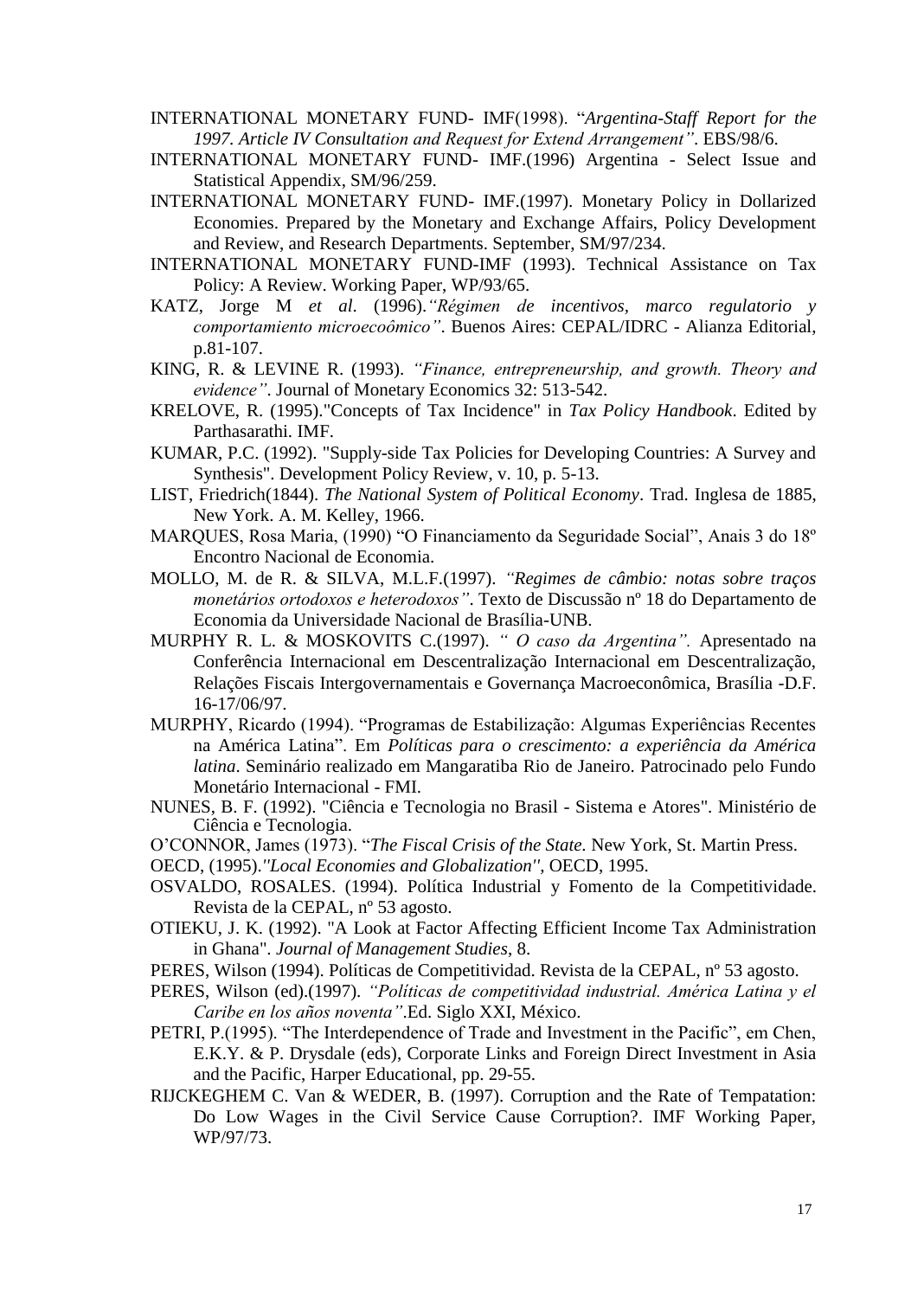- SACHS, J. (1996) Alternative approaches to financial crises in emerging markets. *Revista de Economia Política*, vol. 16, nº2(62), abril-junho/96.
- SARGENT. Thomas(1982). "The End of four Big Inflations". Em Inflation: Causes and Effects, R. Hall (editor). National Bureau of Economic Research.. University of Chicago press.
- Secretaria de Assuntos Internacionais-SEAIN (1998). Indicadores da Economia Mundial nº9. Ministério de Orçamento e Gestão-MOG.
- SHOME, Parthasarathi (1995). "Introduction". *Tax Policy- Handbook*. IMF.
- SILVA, Maria L. F.(1997) " *The rules-versus-discretion debate revisited. What can be learn from Argentina's quasi-currency-board regime?"* Texto de Discussão nº 218 do Departamento de Economia da Universidade Nacional de Brasília - UNB.
- STOTSKY, Janet (1995). " Summary of IMF Tax Policy Advice" in *Tax Policy Handbook*. Edited by Parthasarathi. IMF.
- STUDART, R. (1995) "*The efficiency of financial systems, liberation, and economic development".* Journal of Post Keynesian Economics, 18: 269-291.
- TANZI, V. & PELLECHIO, A. (1995). "*The Reform of Tax Administration".* IMF Working Paper, WP/95/22.
- TANZI, V. & SHOME Parthasarathi (1993). "A primer on Tax Evasion". IMF Staff Papers, 40: p.328-337.
- THE CHASE MANHATTAN BANK(1993)*. The Chase Handbook of Emerging Markets Debt*, March, Risk Magazine.
- TURNER, A. G. & GOLUB, S. S. (1997). Towards a System of Multilateral Unit Labor Cost-Based Competitiveness Indicators for Advanced, Developing, and Transition Countries. IMF Working Paper WP/97/151.
- WHITE, Joseph (1997). A Comparative Study of Health Care Policy in The United States and Canada: What Policymakers in Latin American might and might not learn form their neighbors to the North. Economic Commission for Latin American and the Caribbean. Serie Financiamiento del Desarrollo, United Nations. Apresentado no Seminário Internacional sobre Financiamento e Descentralização da Saúde ocorrido nos dias 2 e 3 de outubro de 1997, Brasília DF. Ministério da Saúde.

WORLD BANK (1991). *Memorandum*. Report nºP-5446-GH.

- WORLD BANK (1993). Argentina: Public Finance Review From Insolvency to Growth. Report nº.1087-AR, February 11.
- WORLD BANK (1996). Argentina. Cordoba Public Sector Assessment: Proposals for Reform in 2 volumes Report nº.15132-AR, May 15.
- WORLD BANK (1997). Brazil: From Stability to Growth Through Public Employment Reform. Report nº 16793-BR, October.
- WORLD BANK (1997b). *Global Economic Prospect and The Development Countries*. The World Bank, Washington, D.C.
- YOGUEL, Gabriel (1996). Reestruturação económica, integração y PyMES: el caso de Brasil y Argentina". In KATZ, J. M (ed). "*Estabilización macroeconómica, reforma estructural y comportamiento industrial"*. Buenos Aires: CEPAL/IDRC - Alianza Editorial, 1996, p.577-625.